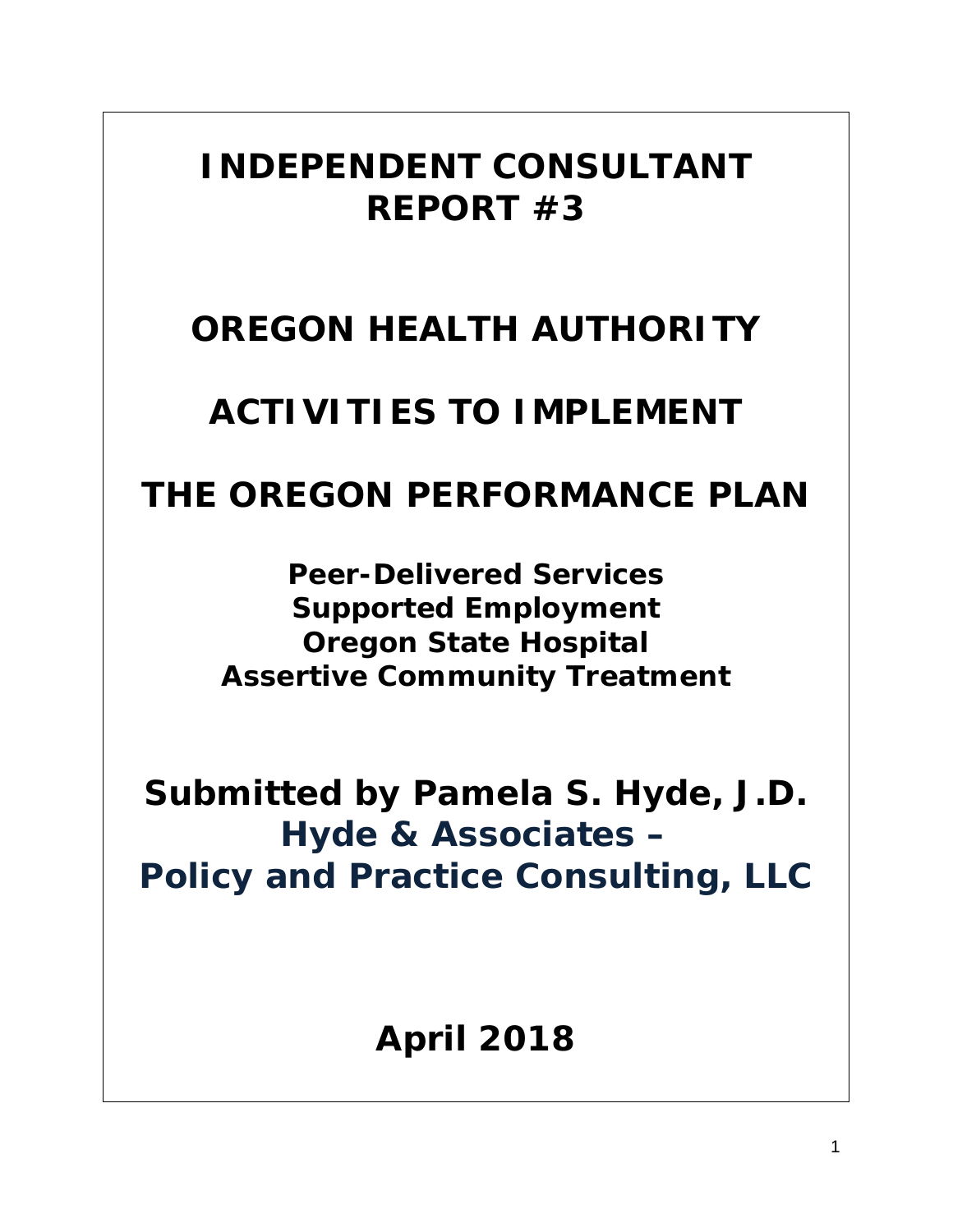## **ACKNOWLEDGEMENTS**

Many Oregon Health Authority (OHA)<sup>[1](#page-1-0)</sup> staff and Oregon behavioral health system stakeholders continue to help me and the Oregon behavioral health system to improve and report on the status of various activities to implement the Oregon Performance Plan for Mental Health Services for Adults with Serious and Persistent Mental Illness (OPP). As with the first two Independent Consultant (IC) reports, OHA staff met with me, provided me with materials and information, and briefed me on the State's plans for and work toward meeting OPP commitments. I continue to appreciate the openness with which OHA staff work with me and their collective efforts to implement OPP commitments.

Key OHA staff continue to assist me to understand and obtain the information and access I need about services, funding, policies, regulations, and contracts being changed to assure OPP commitments are implemented. These staff include Cissie Bollinger, Michael Morris, Michael Oyster, and Richard Wilcox, as well as Ted Falk and Brian Olson. For this report in particular, individuals at Oregon State Hospital, namely John Swanson, Arthur Tolan, Cheryl Meyers, Tyler St. Clair, Tyler Jones, Scott Hillier, Dean Carlisle, Kerry Kelly, and Russ Isher, along with other members of the OSH clinical and program staff, worked with me to understand changes underway at OSH and its plans for the future, as well as data collection and documentation processes. Staff of Options for Southern Oregon which operates the Oregon Center of Excellence for Assertive Community Treatment (OCEACT) and the Oregon Support Employment Center for Excellence (OSECE), namely Jeff Krolick, Heidi Herinckx, and Crystal McMahon, also deserve recognition not only for their good work, but for their time and effort to brief me and answer my questions.

Many other staff and stakeholders too numerous to name continue to meet with me, provide input, ask good questions, and point me toward information to explain how the State is working to move Oregon's behavioral health system along and to report on these activities and outcomes.

Finally, a note of thanks to attorneys representing OHA, namely John Dunbar, Allison Banwarth, and Kailana Piimauna, and to attorneys for the United States Department of Justice (USDOJ) on this project, namely Richard Farano in Washington, D.C. and Adrian Brown in Portland, OR. Their consultation and input continue to make a significant difference for me and for those adults with serious and persistent mental illness receiving publicly funded services in Oregon.

Respectfully and with continuing gratitude,

Pamela S. Hyde, J.D. Hyde & Associates – Policy and Practice Consulting, LLC 7 Avenida Vista Grande B7, PMB 185 Santa Fe, NM 87508 [pshyde50@comcast.net](mailto:pshyde50@comcast.net)

<span id="page-1-0"></span> <sup>1</sup> See Appendix A for a list of acronyms used in this and other Independent Consultant reports.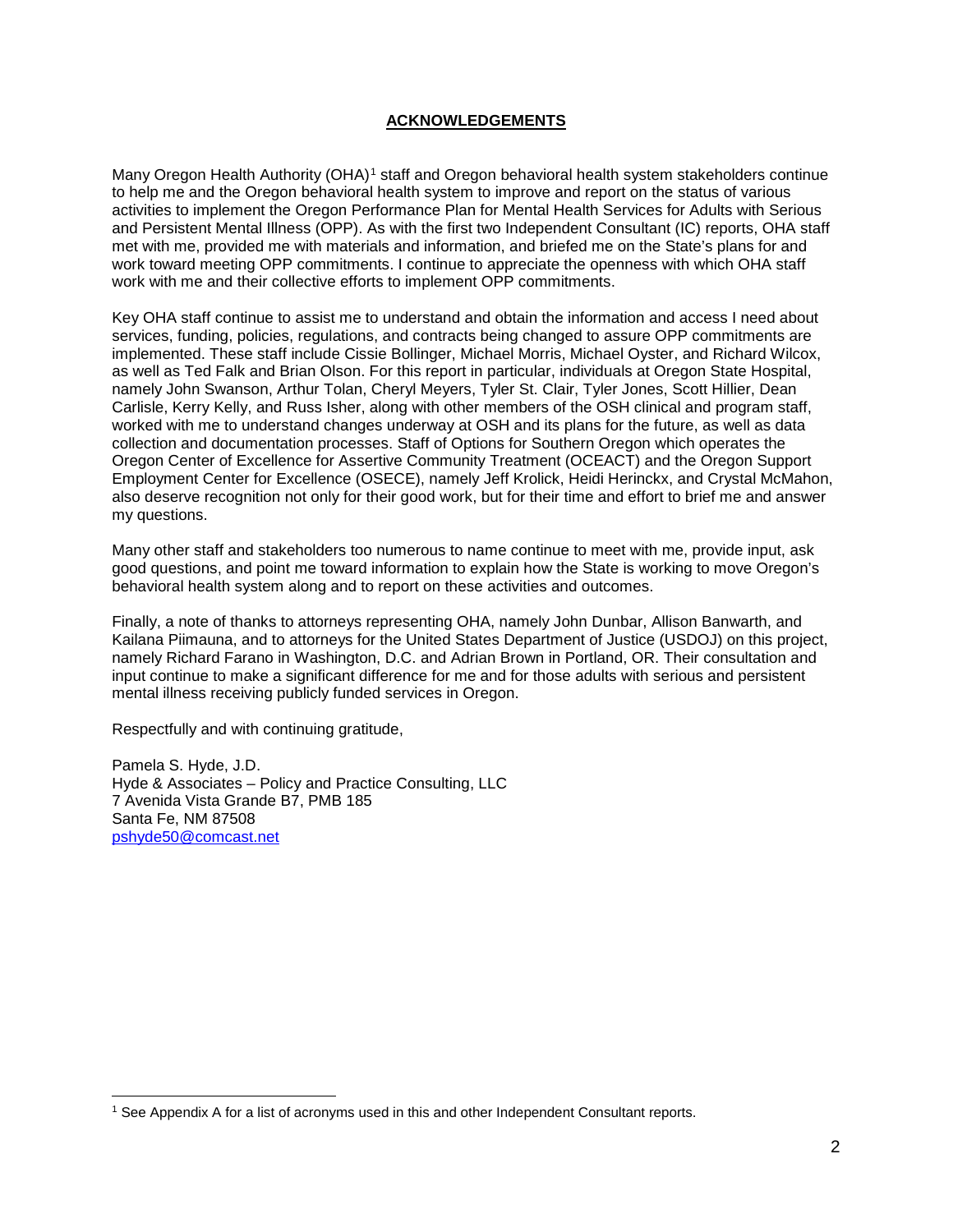#### **INDEPENDENT CONSULTANT REPORT #3 OREGON HEALTH AUTHORITY ACTIVITIES TO IMPLEMENT THE OREGON PERFORMANCE PLAN Peer-Delivered Services Supported Employment Oregon State Hospital Assertive Community Treatment April 2018**

## **TABLE OF CONTENTS**

| <b>TOPIC</b>                                                                                       | <b>PAGE</b>     |
|----------------------------------------------------------------------------------------------------|-----------------|
| <b>ACKNOWLEDGEMENTS</b>                                                                            | 2               |
|                                                                                                    |                 |
| TABLE OF CONTENTS                                                                                  | 3               |
|                                                                                                    |                 |
| INTRODUCTION - SCOPE OF REPORT #3                                                                  | 4               |
|                                                                                                    |                 |
| PEER-DELIVERED SERVICES - IN COMPLIANCE                                                            | 4               |
|                                                                                                    |                 |
| SUPPORTED EMPLOYMENT - IN COMPLIANCE                                                               | 6               |
| OREGON STATE HOSPITAL - WORKING TOWARD COMPLIANCE                                                  | 8               |
|                                                                                                    | 9               |
| <b>OPP Numeric Provisions Regarding OSH</b><br><b>Process Provision Regarding Clinical Reviews</b> | 9               |
| <b>Efforts Toward Compliance with OSH Numeric Goals</b>                                            | 10              |
| Role of Choice and KEPRO Contracts                                                                 | 11              |
| <b>Interdisciplinary Teams (IDTs)</b>                                                              | $\overline{11}$ |
| Ready to Transition (RTT) List Management                                                          | 12              |
| Hospital Admission and Discharge Regulation                                                        | $\overline{12}$ |
| Forms and Policies                                                                                 | 12              |
| Specialized Treatment Team for Those in OSH for Long Periods of Time or Who Are                    |                 |
| Fearful of Leaving                                                                                 | 13              |
| CCO Contract and Law Changes                                                                       | 13              |
| OPP Commitments Regarding Linkages to Appropriate Services Upon Discharge                          | 13              |
|                                                                                                    |                 |
| ASSERTIVE COMMUNITY TREATMENT (ACT) - IN PARTIAL COMPLIANCE                                        | 15              |
| <b>Numeric Goals and Data Commitments Regarding Individuals Receiving ACT Services</b>             | 15              |
| OHA Commitments Regarding ACT Admission Criteria, Referrals, and Denials                           | 17              |
| <b>Regulatory Issues Regarding ACT</b>                                                             | 18              |
|                                                                                                    |                 |
| STATUS OF OHA DATA AND NARRATIVE REPORTS                                                           | 19              |
| <b>CONCLUSION</b>                                                                                  | 19              |
|                                                                                                    |                 |
| APPENDIX A - ACRONYMS USED IN OREGON INDEPENDENT CONSULTANT REPORTS                                | 20              |
|                                                                                                    |                 |
| APPENDIX B - SUMMARY OF OHA COMPLIANCE WITH OPP PROVISIONS ADDRESSED IN<br>IC REPORT #3            | 21              |
|                                                                                                    |                 |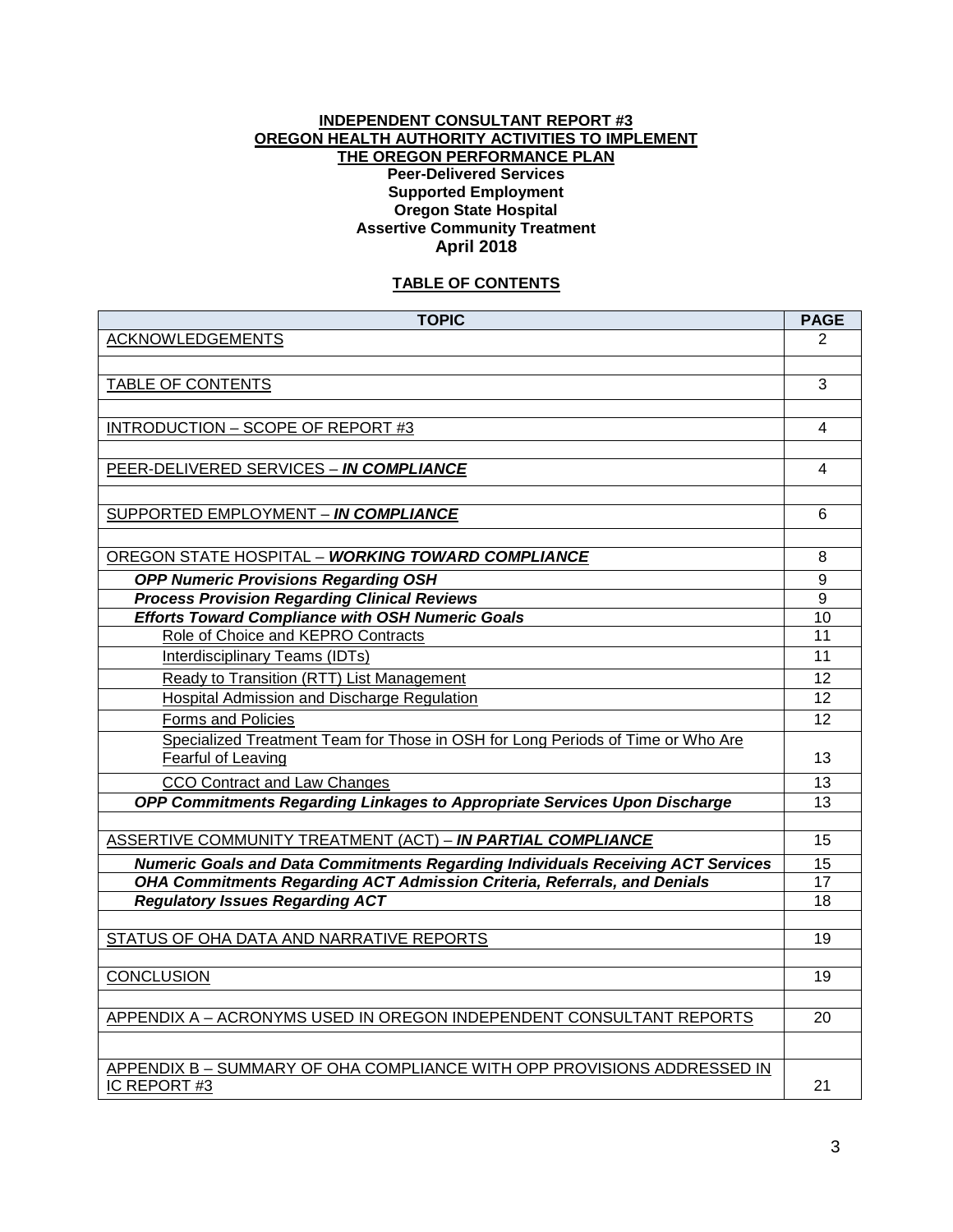## **INDEPENDENT CONSULTANT REPORT #3**

#### **OREGON HEALTH AUTHORITY ACTIVITIES TO IMPLEMENT THE OREGON PERFORMANCE PLAN Peer-Delivered Services Supported Employment Oregon State Hospital**

**Assertive Community Treatment**

## **Submitted by Pamela S. Hyde, J.D.** *Hyde & Associates – Policy and Practice Consulting, LLC* **April 2018**

### INTRODUCTION – SCOPE OF REPORT #3

This is the third report of the Independent Consultant (IC) regarding the Oregon Performance Plan for Mental Health Services for Adults with Serious and Persistent Mental Illness (OPP). The context of the development of the OPP and the commitments of the State of Oregon represented in the provisions of the OPP were described in IC Report #1, dated March [2](#page-3-0)017.<sup>2</sup> Contract and regulatory implications of the OPP were discussed in IC Report #2, dated October 2017. This IC Report #3 is limited to assessing the State of Oregon's compliance as of April 2018 utilizing year one data<sup>[3](#page-3-1)</sup> as well as the State's efforts to comply with specific provisions of the OPP in the following four areas:

- peer-delivered services;
- supported employment;
- Oregon State Hospital; and
- assertive community treatment (ACT).

Appendix B to this report summarizes the status of compliance as of the end of year one and the date of this report with the State's commitments in these four areas.

IC Reports #4 and #5 will each address other subsets of the ten (10) services and Performance Outcomes in Section D of the OPP. The sixth and final IC report to be released in early 2020, after the State of Oregon's final narrative and data report is released, will address Quality and Performance Improvement commitments in Section E as well as compliance overall with all provisions of the OPP.

As required by Subsection F.3 of the OPP,<sup>[4](#page-3-2)</sup> USDOJ and OHA were provided a draft of this Report and had 30 days in which to comment. This report is the IC's work product and represents my judgments as IC. However, it has been revised to reflect comments of USDOJ and OHA determined by me to be appropriate to improve the accuracy of the report, with the intent of all involved to aid in the resolution of this matter, as directed in the OPP.

#### PEER-DELIVERED SERVICES – *IN COMPLIANCE*

Subsections D.16 through 18 of the OPP describe the State of Oregon's commitment to increase the availability of peer-delivered services (PDS). PDS is defined<sup>[5](#page-3-3)</sup> in Subsection B.6.k as follows:

<span id="page-3-0"></span> $2$  IC Reports #1 and #2 as well as other materials related to the OPP can be found on OHA's website at <http://www.oregon.gov/oha/HPA/CSI-BHP/Pages/Oregon-Performance-Plan.aspx>

<span id="page-3-1"></span> $3$  Note: Another quarterly report was released by OHA in late April providing data through the first quarter of OPP year two. Those data will be addressed in a future IC report. This report will continue to address only data through OPP year one.

<span id="page-3-2"></span><sup>4</sup> All references in this report to Subsections are to the OPP unless otherwise noted in the text.

<span id="page-3-3"></span><sup>5</sup> See IC Report #2 for discussion of the definition of PDS and related terms such as peer support specialists in regulations and contracts.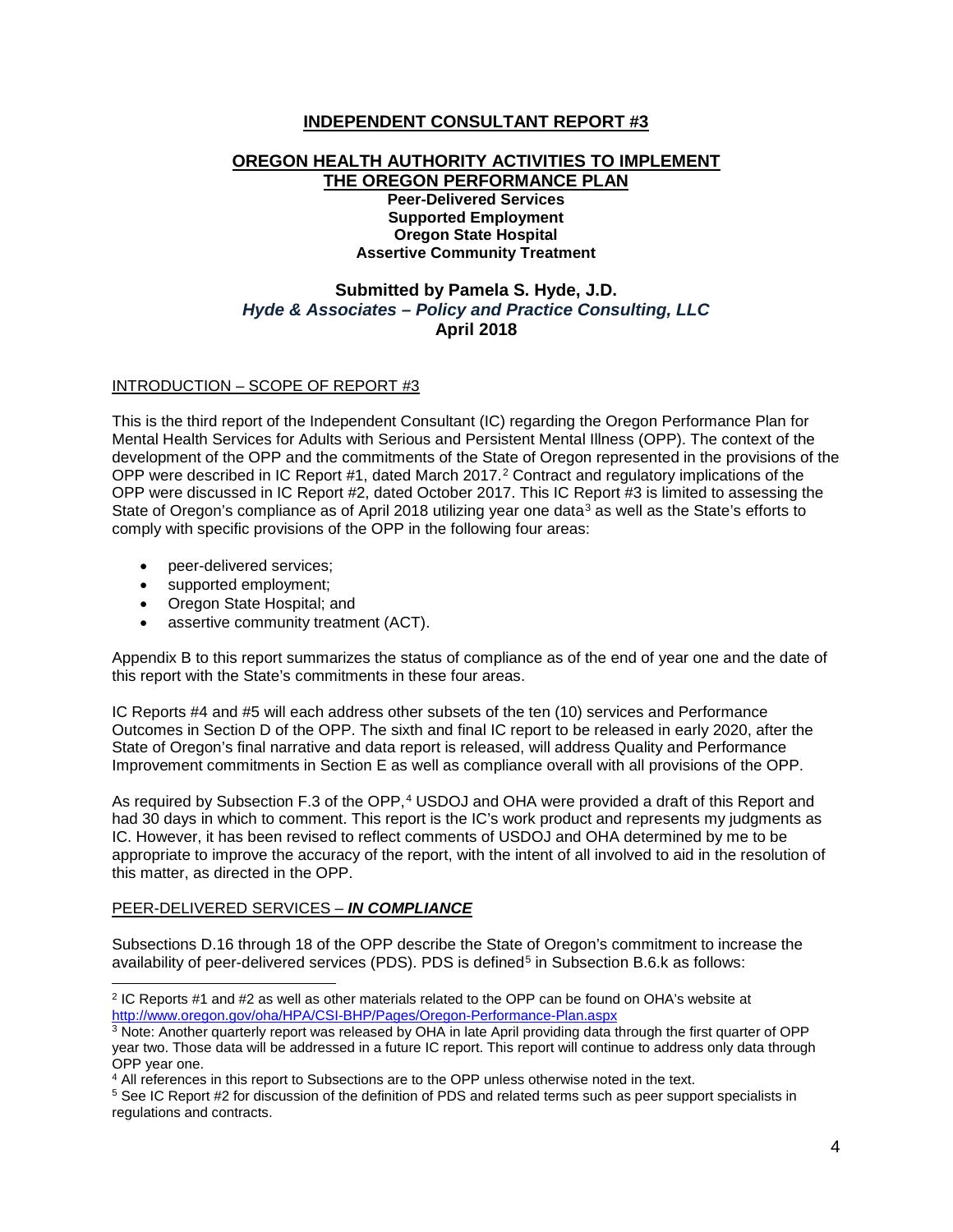Peer-delivered services are community-based services and supports provided by peers, and peer support specialists, to individuals or family members with similar lived experience. These services are intended to support individuals and families to engage individuals in ongoing treatment and to live successfully in the community. OHA may utilize peer-delivered services in providing other mental health services such as ACT, crisis services, warm handoffs from hospitals, and services at the Oregon State Hospital.

OHA's commitment is to increase the availability of PDS, consistent with this definition. Discussions with peers within OHA central office, at OSH, and during program visits in 2017 indicate peers are helping to engage adults with SPMI in treatment and are helping to support such adults with community living needs, getting to appointments, negotiating public benefits and community interactions, and engage in person-centered planning. In the OPP, OHA committed to increase the number of individuals who are receiving PDS by 20 percent by the end of year one (by June 30, 2017) and by an additional 20 percent by the end of year two (by June 30, 2018).

OHA reported in its January 2018 narrative and data report that 2,156 individuals received PDS in calendar year 2015, the baseline year for comparison with year one of the OPP. A 20 percent increase would require at least 2,587 individuals to have received PDS in the fourth quarter of FY 2017 ending June 30, 2017. OHA reports 2,880 persons received PDS in that quarter, exceeding the goal by 293 individuals. Thus, OHA is *IN COMPLIANCE* with its year one commitment in this area. OHA's goal for increasing individuals receiving PDS by an additional 20 percent would mean at least 3,456 individuals receiving PDS services by the end of year two (FY 2018 ending June 30, 2018).[6](#page-4-0)

The OPP definition of PDS acknowledges the potential utilization of peers in providing mental health services that may be billed as other than specific PDS. Subsection D.17 – 18 indicate OHA will measure the number of PDS by using Medicaid billing data, noting again that "many individuals receive peerdelivered services which are billed under another Medicaid billing code, and which are not captured by this methodology." OHA indicates a belief that this methodology "significantly undercounts" the number of persons actually receiving PDS in Oregon. Nevertheless, OHA commits to use Medicaid billing data to track increases in PDS for purposes of reporting and meeting the OPP commitments in this area.

Many peers and others working in Oregon's behavioral health delivery system who spoke with me about this issue agree that Medicaid billing for PDS probably undercounts the delivery of services by peers since peers are sometimes utilized in services that are billed in other ways, for example ACT billing for a team service which includes certified peers who do not bill separately, or crisis services delivered by trained peers but billed as a crisis service. Similarly, services delivered by peers who are also clinicians may bill for clinical services such as psychiatry, nursing, counseling, case management, or other therapeutic or rehabilitative services. Others argue that unless a peer is trained and certified, and unless the nature of their job is solely or at least primarily the delivery of peer-oriented and peer-delivered services, those services should not be considered or counted as a PDS. Given this potential difference of opinion, it is probably safe to say that persons defined as peers are delivering other PDS in Oregon and the methodology for OHA's data and narrative reports (and hence for this IC Report) probably does (safely) undercount PDS in Oregon.

OHA indicates no other State or federal funds are utilized to provide PDS other than Medicaid. OPP specifically notes in Subsection D.17 that it will continue to explore better and more accurate ways to count PDS, and if a more accurate way is identified, OHA may agree to modify the methodology to track the provision of PDS. While OHA has on-going efforts to identify peers providing services either in organizations ineligible, unable, or unwilling to bill for Medicaid, and to register or identify individuals who

<span id="page-4-0"></span> $6$  If the 20 percent additional were calculated on the first year's 20 percent additional number rather than on the higher number actually receiving PDS at the end of year one, the goal for year two would be only 3,105. However, in its data specification sheet for SE services, OHA committed to adding 20 percent more than the actual number at the end of year one, that is, the higher number of 3,456 individuals served as its goal for year two.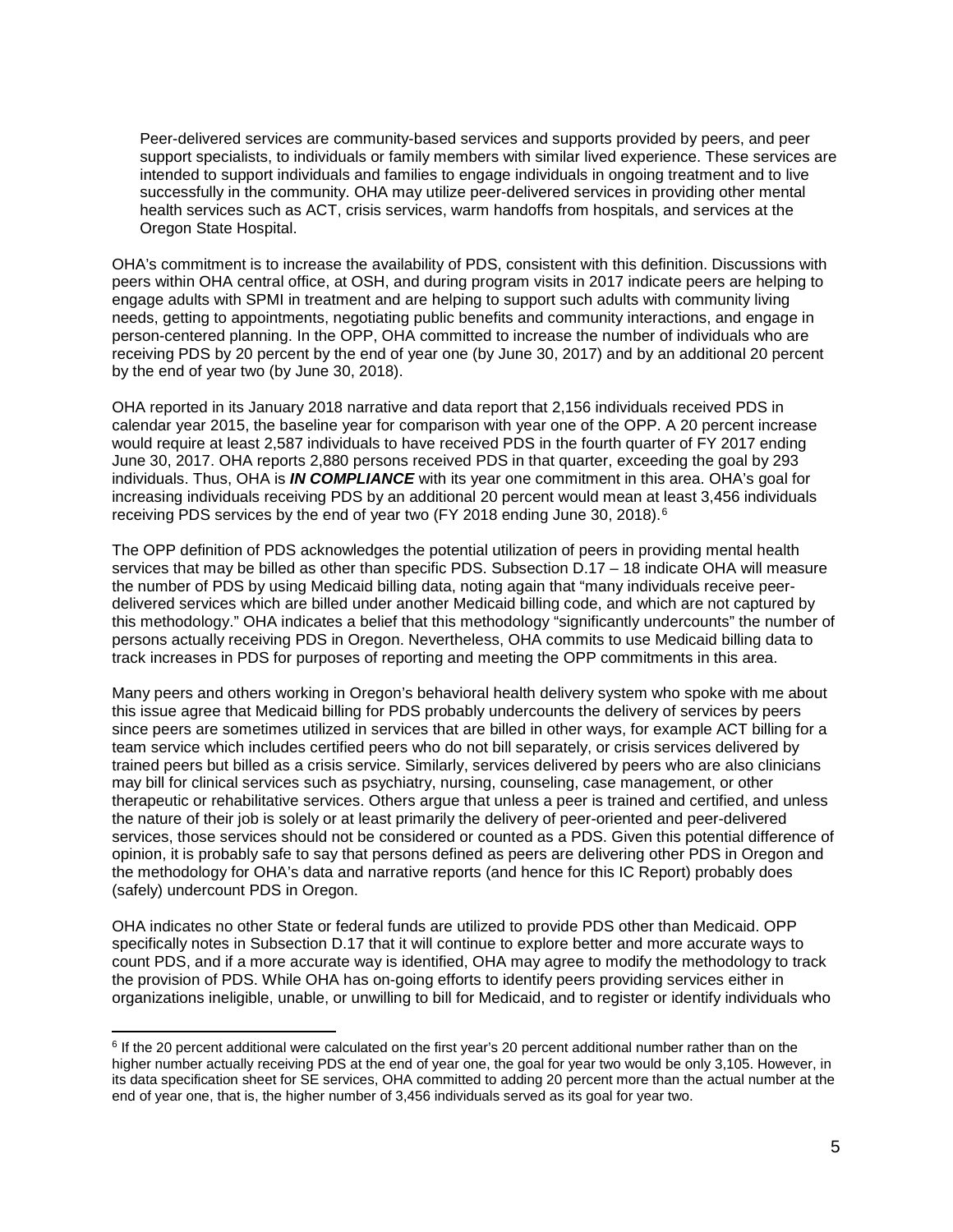have received training as a peer but are not recognized as a Medicaid eligible practitioner, the likelihood of these efforts resulting in an accurate statewide methodology for capturing additional PDS any time soon is unlikely. Hence, the Medicaid billing system most likely will continue to be the best method for capturing and reporting comparable cross-year data on PDS during the time period covered by the OPP.

OHA's Office of Consumer Activities (OCA) works with programs around the State to enhance and expand peer provided services. A Memorandum of Understanding with the Mental Health Association of Oregon (MHAO) utilizes a SAMHSA grant to provide training for Coordinated Care Organizations (CCOs) on how to expand and bill for PDS. Some CCOs support peer-operated organizations and programs even if they are unable to bill Medicaid directly. OCA works with County Mental Health Programs (CMHPs) and non-profit organizations, especially peer-operated organizations, on training, billing, and qualifications for peers to deliver and bill for Medicaid funded PDS. MHAO is creating a non-academic non-profit entity to serve as a hub for peer services and to host a database to capture certified peer specialists, including peer wellness specialists and peer support specialists for addiction, adult mental health, child mental health, and family peer workers. This database may help recognize those who are doing peer work, but who may not be paid as such.

OCA also works with the Oregon Traditional Health Worker Commission within the Oregon Office of Equity and Inclusion (OEI) to help support peers as service providers. This Commission hosts a registry of traditional health workers beyond peers. While additional certified peer workers are employed by Oregon State Hospital to work with patients on person-directed treatment and discharge planning, their work is not billed to Medicaid and hence, is not captured in the OPP numbers reported by OHA.

Finally, OCA works with the Oregon Consumer Advisory Council, the Oregon Family Support Network and the Consumer/Survivor Coalition to promote peer driven and provided services. OCA is developing a peer leadership network to promote ways peer voices can be heard throughout the service delivery system. OCA advocates for peers to be supervisors of peer workers or at least to provide input to peer worker supervision. OCA provided input to the outpatient services regulation changes and is also advocating for peer services to be reported through MOTS even if not Medicaid billable and for PDS to be specifically named as a required service in CCO contracts. OHA supports OCA's advocacy work, even if the Office's advocacy positions are not always initially adopted.

## SUPPORTED EMPLOYMENT – *IN COMPLIANCE*

OPP Subsections 45 – 48 commit OHA to report the following:

- The number of individuals with SPMI who receive supported employment (SE) services who are employed in competitive integrated employment  $(CIE)^7$  $(CIE)^7$ ;
- The number of individuals with SPMI who no longer receive SE services and are employed in CIE without currently receiving supportive services from a SE specialist (but who may rely upon natural and other supports); and
- Regularly monitor these data for the purpose of improving SE services.

These subsections do not specify a numeric goal; rather they only commit OHA to report these data and monitor (and presumably use) these data to improve SE services. Hence, OHA is meeting these commitments as described more fully below.

Subsection B.6.n defines SE services as:

individualized services that assist individuals to obtain and maintain integrated, paid, competitive employment. Supported employment services are provided in a manner that allows individuals to

<span id="page-5-0"></span> $7$  OPP Subsection 48 states the understanding that receipt of SE services does not guarantee a job or work for a specific number of hours. Therefore, this number is those so employed for any number of hours.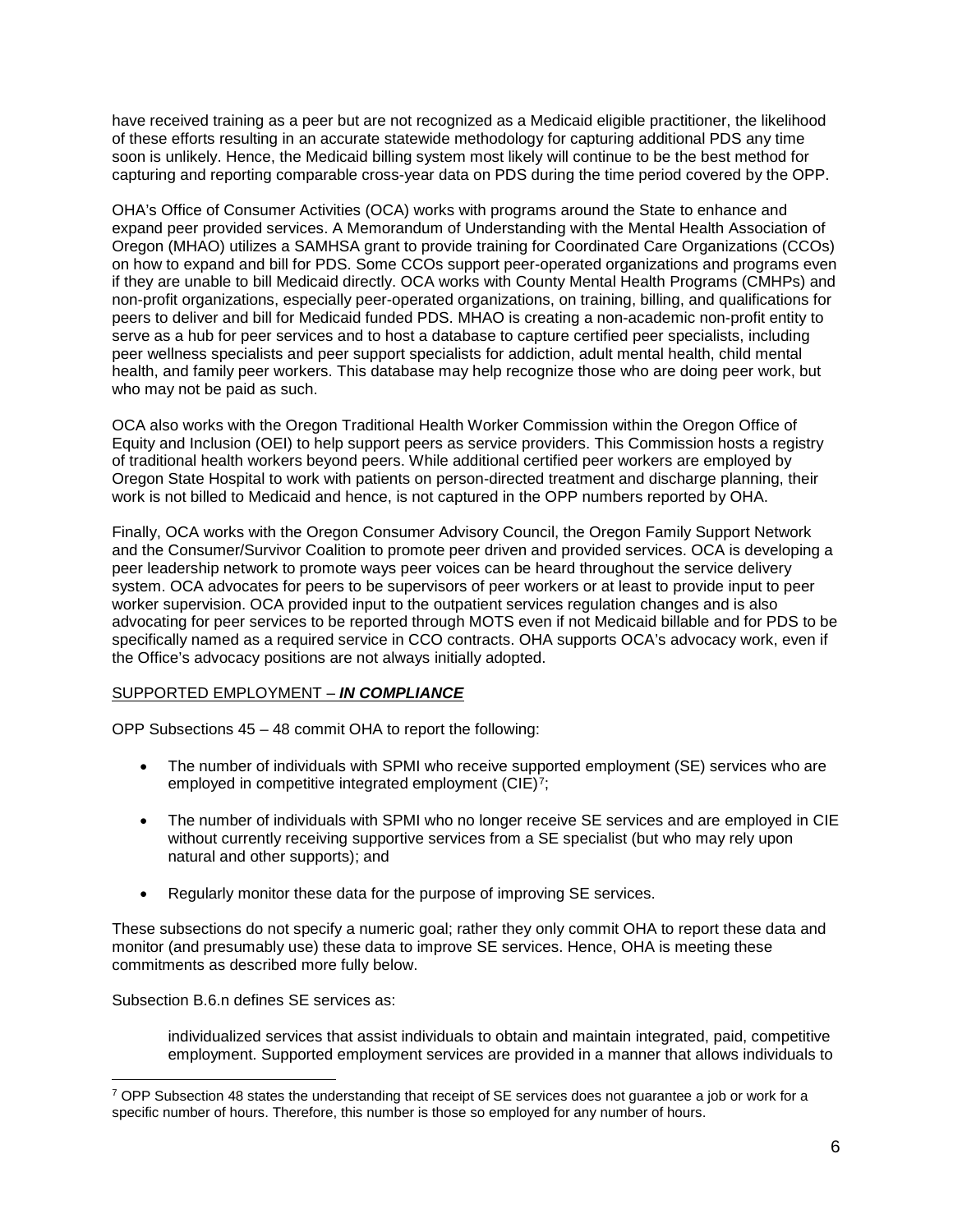work the maximum number of hours consistent with their preferences, interests and abilities and are individually planned, based on person-centered planning principles and evidence-based<sup>[8](#page-6-0)</sup> practices.

Subsection B.6.d defines CIE as full-time or part time work:

- (i) at minimum wage or higher, at a rate that is not less than the customary rate paid by the employer for the same or similar work performed by other employees who are not individuals with disabilities, and who are similarly situated in similar occupations by the same employer and who have similar training, experience, and skill;
- (ii) with eligibility for the level of benefits provide to other employees;
- (iii) at a location where the employee interacts with other persons who are not individuals with disabilities (not including supervisory personnel or individuals who are providing services to such employee) to the same extent that individuals who are not individuals with disabilities and who are in comparable positions interact with other persons; and
- (iv) as appropriate, presents opportunities for advancement that are similar to those for other employees who are not individuals with disabilities and who have similar positions."

These subsections about SE indicate that only services billed to Medicaid or are paid for with State general funds used for treatment of the indigent are the source of data provided for this reporting. OHA requires SE programs to meet fidelity<sup>[9](#page-6-1)</sup> standards in order to receive either of these fund sources. OHA indicates no State funds for SE services were available this biennium (including FY 2017). In its January narrative and data report, OHA notes that baseline data from FY 2015 is not available for SE services and that OHA uses quarterly reports from SE programs as the source of the OPP data reported, that is, data regarding those competitively employed upon graduation from the program. As of June 30, 2017 (end of year one), 757 individuals were reported by OHA as receiving SE services and employed in CIE. As of that quarter, OHA reported 110 individuals no longer receiving SE services and employed in CIE. Since OHA is reporting on these two elements, it is *IN COMPLIANCE* with these OPP provisions.

Currently, 37 programs assessed as meeting fidelity standards are providing SE services in 35 Oregon counties. Only Lake and Lincoln counties do not have fidelity SE programs at this time. Polk county is working on developing a SE program that can meet fidelity standards. Almost 1800 individuals were receiving SE services from programs meeting fidelity standards during the last quarter of FY 2017.

OHA has entered into an Intergovernmental Agreement with Josephine County (Options for Southern Oregon, Inc.)[10](#page-6-2) to operate the Oregon Supported Employment Center for Excellence (OSECE). OSECE is the State's agent to assess fidelity of and provide training and technical assistance (TA) for SE programs throughout the State. Pursuant to its Agreement, OSECE utilizes the data about CIE of those receiving services to help improve the programs it monitors. It is required to design an intensive training for each SE provider; conduct annual (or every 18 months) fidelity assessments; collect SE aggregate data; offer an annual SE/IPS conference; and provide seminars on IPS and SE services. The approach to individual program training plans as well as the approach to general training takes into account where programs are struggling in achieving CIE for individuals served. OSECE also maintains an advisory board and involves consumers and family members in a County's planning, implementation, and assessment processes.

<span id="page-6-0"></span><sup>&</sup>lt;sup>8</sup> The term "evidence-based" is defined in OPP Subsection B.6.f as "well-defined practices that are based directly on scientific evidence and that have been demonstrated to be effective through research studies."

<span id="page-6-1"></span><sup>&</sup>lt;sup>9</sup> Fidelity is defined in OPP Subsection B.6.g as meaning that the ". . . supported employment provider is providing services that are faithful to the evidence-based practice model (... Individual Placement and Support [IPS]) and obtains a satisfactory score from . . . OSECE, as part of their regular reviews."

<span id="page-6-2"></span><sup>10</sup> See IC Report #2 for a further description of this agreement.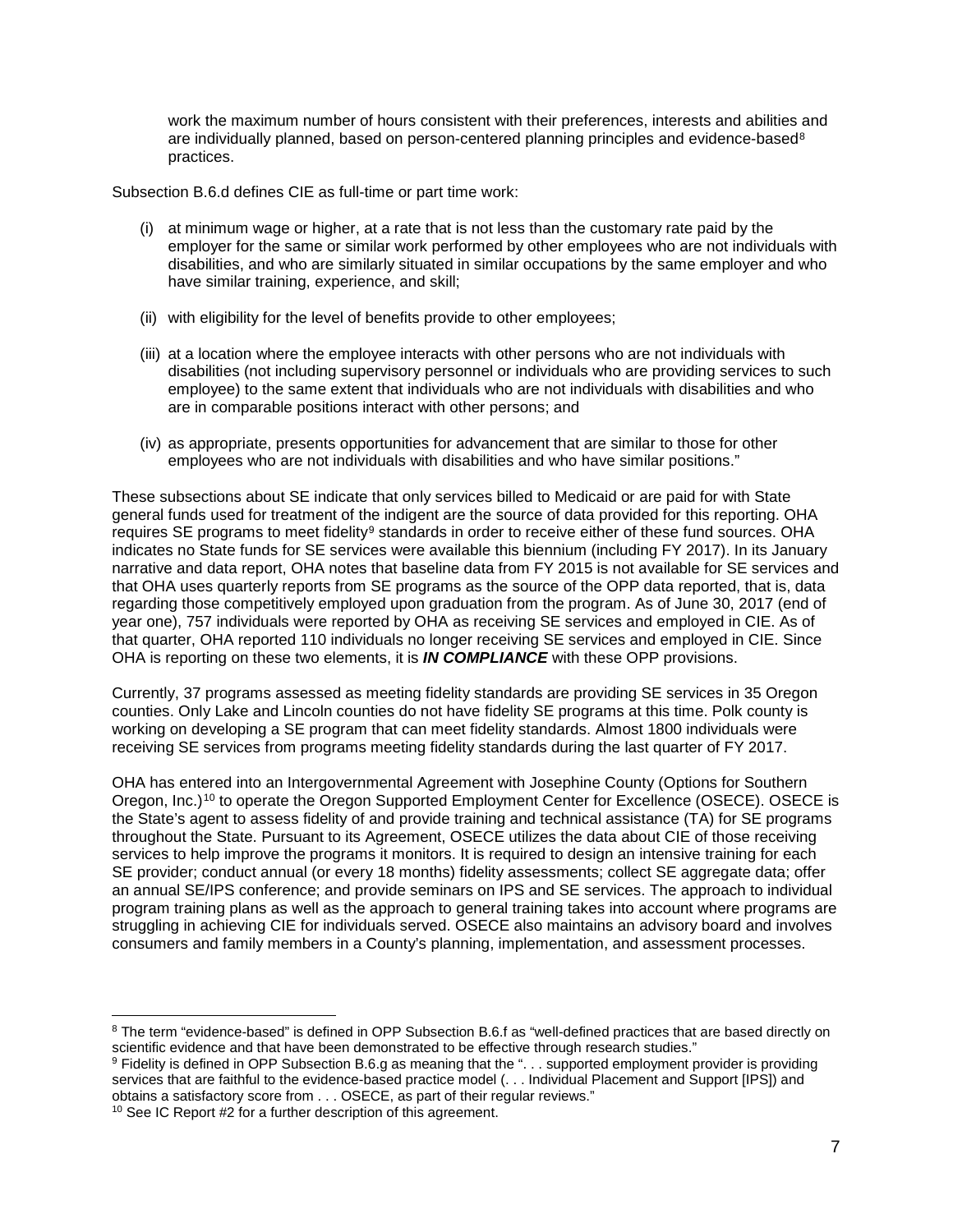OSECE is also required to provide subject matter expert assistance for SE to OHA as required. OSECE remains as a part of the national SE/IPS learning collaborative (formerly through Dartmouth).[11](#page-7-0)

OSECE utilizes and the Oregon outpatient behavioral health services regulations<sup>[12](#page-7-1)</sup> require use of the Individual Placement and Support (IPS)<sup>[13](#page-7-2)</sup> model of SE focused on helping adults with SPMI seek, obtain, and maintain competitive employment. As a result, CIE is the goal for clients receiving SE services. Therefore, all individuals reported as receiving SE services and employed are in CIE employment. OSECE indicates 38-43% of individuals receiving SE are employed at any given time, thereby indicating that a higher number of individuals are receiving SE but are not yet employed. Those in CIE and no longer receiving SE services are individuals who have graduated from the program with a competitive job and are deemed to no longer need SE services. However, neither OHA nor OSECE are able to follow individuals after they graduate from SE services. Therefore, how long employment continues after the end of SE services is unknown.

As OHA's agent for SE program fidelity assessments and improvements and because OSECE maintains its own knowledge of nationally recognized learning about IPS SE and because it uses its knowledge and the data reported above to help improve Oregon's SE services providers, OHA is currently *IN COMPLIANCE* with this commitment of the OPP.

## OREGON STATE HOSPITAL – *WORKING TOWARD COMPLIANCE*

The State of Oregon's commitments in the OPP regarding Oregon State Hospital (OSH) began years ago with a review by USDOJ of the conditions within OSH. Oregon agreed to make and has made significant changes in the facility and the treatment and services provided for persons admitted to OSH. As conditions within the facility improved, the State's obligations pursuant to the Americans with Disabilities Act (ADA) as interpreted by the U.S. Supreme Court's 1999 *Olmstead v L.C.* case became USDOJ's and Oregon's focus. This resulted in the 2016 OPP in which the State of Oregon through OHA committed to changes in OSH's admission and discharge processes and numbers, specifically for civilly committed adults with serious and persistent mental illness (SPMI),<sup>[14](#page-7-3)</sup> and in changes to improve community-based services for adults with SPMI to help prevent admission to and upon discharge from OSH.

OSH is comprised of two campuses – one in Salem and one in Junction City. Together these campuses admit about 1500 patients each year, most of whom are forensic patients admitted from Oregon courts and a few individuals admitted by consent of their guardians. The Salem campus is the larger of the two campuses serving about 85 percent of all OSH patients. The Salem campus serves a little over 500 patients of all types and Junction City serves just over 70 patients at any one time. About one-quarter of the total OSH population on the two campuses at any given time are civilly committed adults with SPMI subject to provisions of the OPP.<sup>[15](#page-7-4)</sup>

## *OPP Numeric Provisions Regarding OSH*

<span id="page-7-0"></span> <sup>11</sup> Se[e http://psycnet.apa.org/record/2014-04299-001](http://psycnet.apa.org/record/2014-04299-001) for a 2014 article updating the experience of this longstanding learning collaborative.

<span id="page-7-1"></span><sup>&</sup>lt;sup>12</sup> See OAR 309-019-0270 through -0310 for this requirement and the requirement that providers of SE services must meet IPS SE fidelity requirements.

<span id="page-7-2"></span><sup>&</sup>lt;sup>13</sup> Se[e https://ipsworks.org/index.php/what-is-ips/](https://ipsworks.org/index.php/what-is-ips/) for a description of IPS and the value of this approach. See also<br>OSECE's website www.osece.org.

<span id="page-7-3"></span><sup>&</sup>lt;sup>14</sup> OPP Subsection D.19 specifically notes that paragraphs D. 20 to D.26 apply only to civilly committed adults individuals at OSH, except to the extent specifically noted in D.26. Other individuals in OSH are either admitted "voluntarily" by guardian or are admitted through court action determining the individual to be not guilty by reason of insanity or in need of restoration to competency before standing trial for a criminal offense. The latter two groups are often referred to as forensic populations. Those adults with SPMI who are in "voluntary by guardian" or forensic status are not part of this section of the OPP but may be impacted by some of the other of the State's OPP commitments regarding community-based services.

<span id="page-7-4"></span><sup>15</sup> Se[e https://olis.leg.state.or.us/liz/2017R1/Downloads/CommitteeMeetingDocument/99004](https://olis.leg.state.or.us/liz/2017R1/Downloads/CommitteeMeetingDocument/99004) for 2016 numbers presented to the legislature in February 2017. Note: civilly committed patients and those admitted "voluntarily by guardian" are combined in the numbers in the referenced presentation.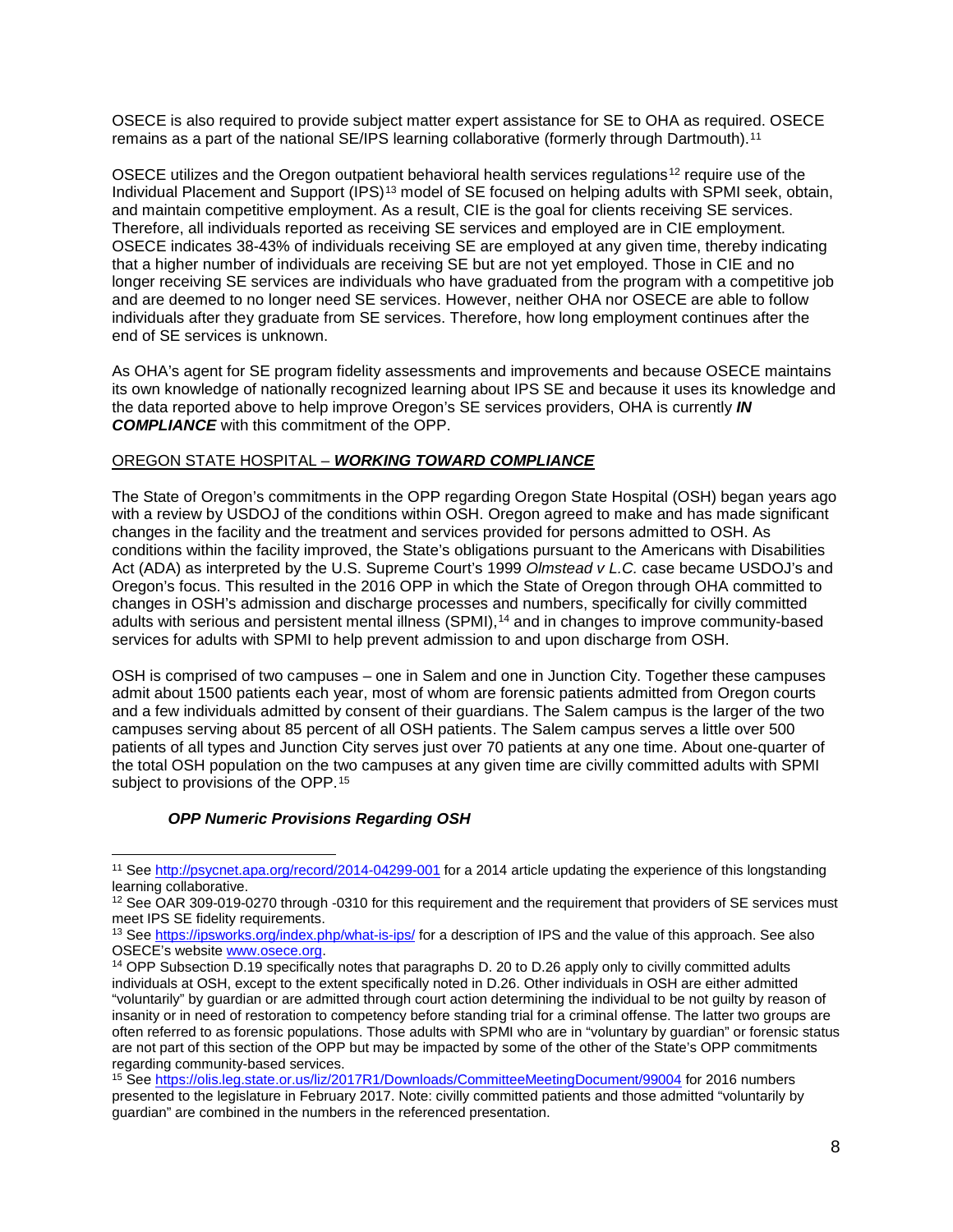The OPP focuses on two main areas:

- speed of discharge of civilly committed adults with SPMI admitted to OSH once they are ready for transition (RTT) (Subsections D.20-22 and D.24); and
- appropriateness of services for this population upon discharge from OSH (Subsection D.23 and  $D.25 - 26^{16}$  $D.25 - 26^{16}$  $D.25 - 26^{16}$ ), especially the receipt of ACT services for those appropriate for this service (Subsection D.23).

Some of these OPP commitments involve numeric goals aimed at decreasing lengths of stay overall and especially after an individual is determined to be RTT. Others involve processes OHA – and specifically OSH – will utilize to help meet these numeric goals and documentation of appropriateness of services upon discharge. The numeric goals along with actual data reported by OHA as of the end of year one (FY 2017) are as follows:

|           | OPP NUMERIC COMMITMENTS RE<br><b>SPEED OF DISCHARGES</b><br>(w/ Subsections)                                                                                                    |           | ACTUALS                                                                                                                                                                                                                                     |
|-----------|---------------------------------------------------------------------------------------------------------------------------------------------------------------------------------|-----------|---------------------------------------------------------------------------------------------------------------------------------------------------------------------------------------------------------------------------------------------|
|           | By the end of year one (June 30, 2017), 75% who<br>are Ready to Transition (RTT) will be discharged<br>within 30 calendar days of placement on that list<br>(Subsection D.20.a) | $\bullet$ | 60.9% as of 4th quarter FY 2017 - NOT<br><b>IN COMPLIANCE</b> (however, this<br>percentage has risen from 51.7% baseline<br>(CY 2015) and has fluctuated each<br>quarter throughout FY 2017 as would be<br>expected, always above baseline) |
|           | OSH will track and report on discharges extended<br>to and occurring on the business day following a<br>weekend day or holiday (Subsection D.20.d-e)                            | $\bullet$ | 1 during FY 2017 - tracking and reporting,<br>therefore IN COMPLIANCE                                                                                                                                                                       |
| $\bullet$ | At the end of year one (June 2017), 90% will be<br>discharged within 120 days of admission<br>(Subsection D.24)                                                                 | $\bullet$ | 46.7% as of 4 <sup>th</sup> quarter FY 2017 - <b>NOT IN</b><br><b>COMPLIANCE</b> (however, this percentage<br>has risen from 37.9% baseline (CY 2015)<br>and has generally been moving, albeit<br>slowly, in the desired direction          |

It should be noted that the OPP identifies the preferred discharge timeline to be within 72 hours of the determination that the individual is RTT. While no numeric goal is stated in the OPP, OSH reports that only 2.4 percent of discharges occurred with 3 days of being placed on the RTT list at baseline (CY 2015) and has increased to 8.1 percent at the end of FY 2017. While this percentage is headed in the right direction, the specific individuals who are at OSH at the time, and the competition for and availability of housing and other community settings for services at the time an individual is determined to be RTT will likely continue to result in this percentage fluctuating.

## *Process Provisions Regarding Clinical Reviews*

The OPP includes a commitment that "if an individual is at OSH for more than 90 days, the OHA Director or designee shall perform a clinical review of the individual's status to determine whether a continued stay at OSH is necessary." (Subsection D.24.a) Similarly, "[i]f the OHA Director or designee determines that there is an appropriate clinical justification for the individual to remain at OSH, the Director or . . . designee shall approve the extension of the individual's stay for up to 45 additional days" . . . and every 45 days thereafter until the individual is discharged. (Subsection D.24.c-d) "If the OHA Director or

<span id="page-8-0"></span> <sup>16</sup> Subsection D.26 commits the State with the option to use limited, interim, short-term, community-based housing for individuals ready for discharge from more restrictive settings and for whom permanent housing is not yet available. OHA asserts it does not use such interim, short-term housing settings and therefore this Subsection does not apply. At this point, I have no reason to doubt OHA's assertion.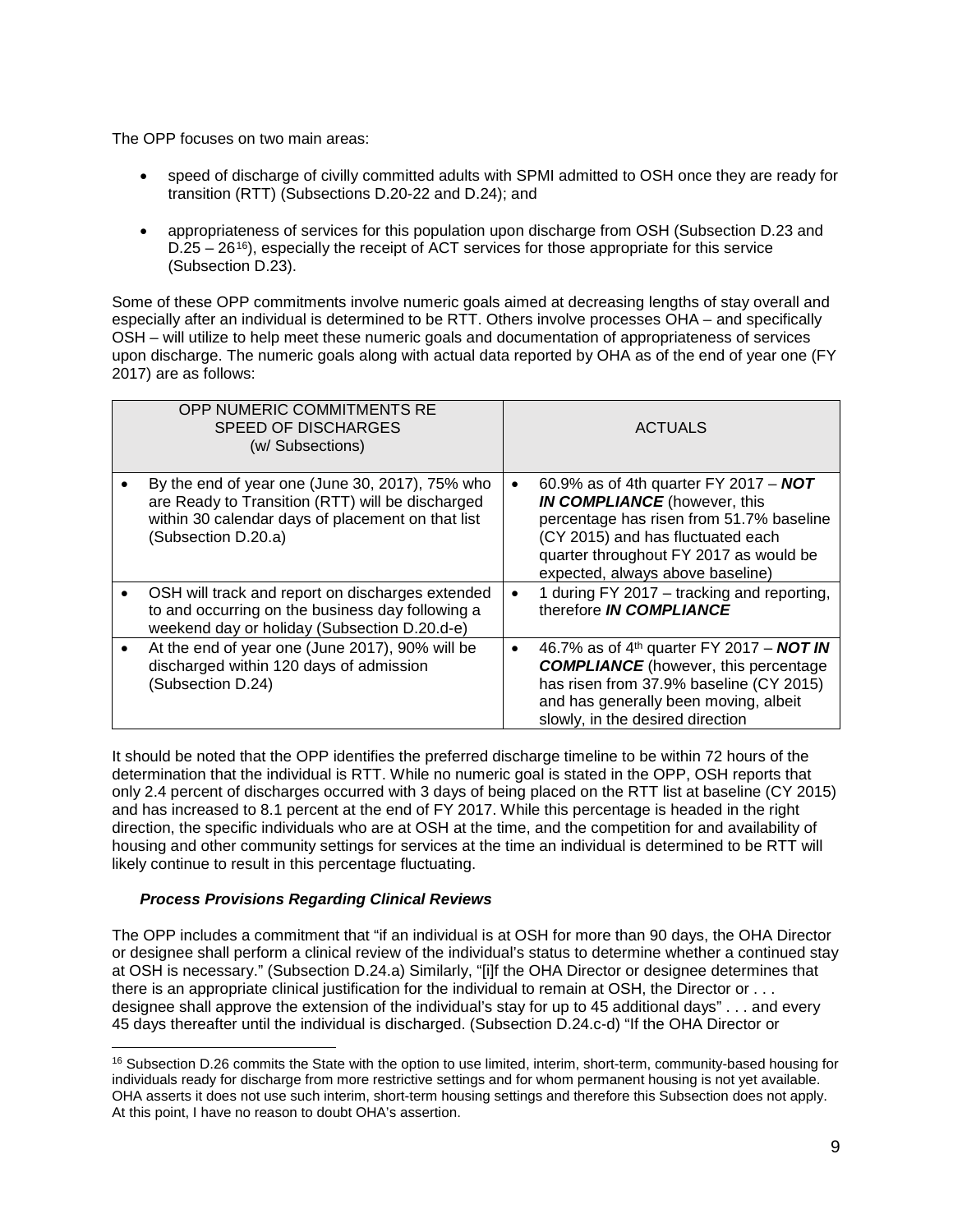designee determines that there is not an appropriate clinical justification for the individual to remain at OSH, the Director of OSH shall work to expeditiously identify and move the individual to an appropriate clinical placement." (Subsection D.24.e) Finally, this part of the OPP commits OHA to review best practices on this issue annually.

Initially, the OSH Medical Director was designated to perform these clinical reviews. OSH's process included the Medical Director doing this clinical review every 30 days (rather than every 45 days) after a civilly committed adult with SPMI had been at OSH for more than 90 days. By reviewing the justification provided by clinical staff for each such individual still at OSH, the Medical Director was able to direct individuals to be placed on the RTT list if there was no reason for the individual to remain at OSH. This process also allowed the Medical Director to talk with clinical staff, especially physicians, to assist with such determinations and with the documentation of the clinical determination. If the Medical Director determined continued stay was not clinically justified, the individual was simply moved to the RTT list, rather than a particular effort by the OSH Director to expeditiously identify and move the individual to a more appropriate clinical placement. This has helped with the culture change described later in this report to assist OSH admissions to be for shorter lengths of time and services within the hospital to be focused on providing short-term treatment rather than long-term institutionalization.

However, the volume of these clinical reviews and the difficulties of patient record processes at OSH has resulted in the Medical Director being unable to keep up with the necessary reviews within the desired timelines, given all his other duties. Therefore, consistent with Subsection D.24.f, OSH has reviewed its practices and considered whether an additional staff person should be hired just for this clinical review process or whether its external review organization  $-$  KEPRO<sup>[17](#page-9-0)</sup> – would be better suited to conduct these independent reviews within the identified timeframes. The contract with KEPRO was amended effective January 2018, to require KEPRO to provide these clinical reviews for civilly committed adults with SPMI at OSH (as well as for those who are in OSH on a "voluntary by guardian" status). This KEPRO role was effective April 1, 2018. Since this contract and process change is new, it is unclear whether this change will positively affect the fulfillment of the OPP commitment regarding 90-day and 30-day reviews. However, it is clear that OSH is *WORKING TOWARD COMPLIANCE* with this OPP provision and the provision to review best practices on this issue annually. An analysis of data and the results of this change in process and the manner in which an individual is moved to a more appropriate clinical placement when there is not sufficient justification for the individual to remain at OSH will be considered more fully in a future IC report.

#### *Efforts Working Toward Compliance with OSH Numeric Goals*

The number of civilly committed adults with SPMI being treated in OSH at any one time has declined over the last couple of years, from 145 as of July 2015 (FY 2015) to 125 as of the end of FY 2017. The number of such individuals discharged has increased from 192 in FY 2015 to 272 in year one of the OPP (FY 2017 ending June 30, 2017). The average length of stay (LOS) of this population has also decreased from 233.4 in FY 2015<sup>[18](#page-9-1)</sup> to [19](#page-9-2)4.5 in FY 2017. Similarly, the median<sup>19</sup> LOS has also decreased from 163.5 to 125.5 in this time period. Similarly, as noted above, the percentage of those discharged within 120 days has increased from 37.9 percent in FY 2015 to 46.7 percent in FY 2017. The percentage released in

number has also declined to 294.1 days as of the end of OPP year one (FY 2017).

<span id="page-9-1"></span><span id="page-9-0"></span> <sup>17</sup> KEPRO is the organization that does continuing stay reviews for individuals in Secure Residential Treatment Facilities as well as for individuals in OSH. These entities are described more fully in IC Report #2. <sup>18</sup> Note, the OPP indicates in Footnote 2 on page 10 the average LOS was 7.3 months. This is approximately the same as the number of days reported above for those discharged from OSH. The average LOS for all civilly committed patients in OSH as of the end of FY 2015 was 428.8 days or approximately a little over 14 months. This

<span id="page-9-2"></span><sup>&</sup>lt;sup>19</sup> "Median" length of stay is what is often referred to as the "middle" point separating the higher half of this population from the lower half. This number is helpful because those with very short stays or those with very long stays can influence the calculation of the average. That is, as those who have been in OSH a long period of time are released, the average LOS can come down significantly. On the other hand, as those with more difficult treatment needs requiring a longer LOS to stabilize are admitted and as those who are more able to be treated in community settings are released, the average LOS is likely to go up, even if OSH is doing what it ought to be doing and what OHA committed to be doing in the OPP.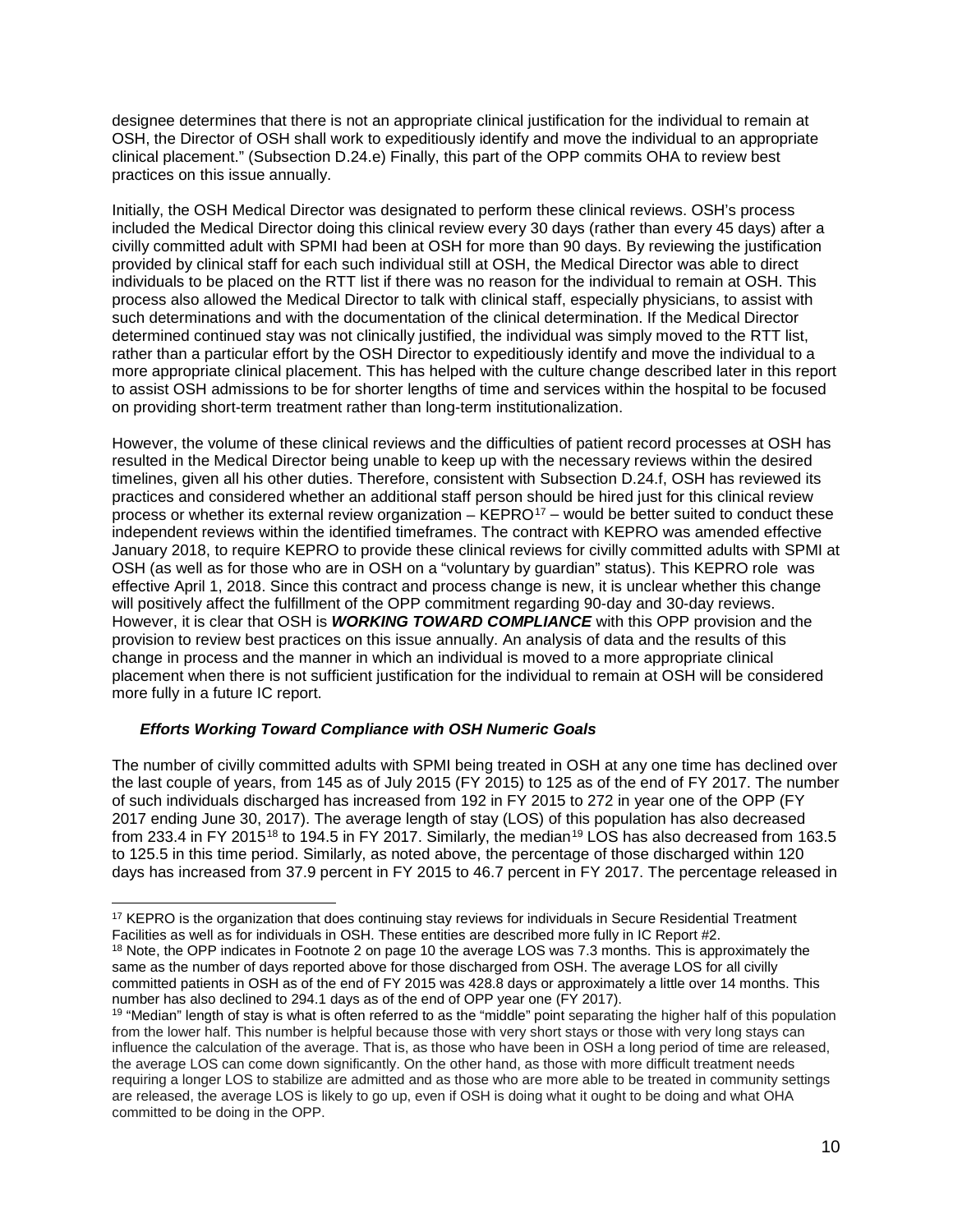less than 3 days (72 hours) after being determined to be Ready to Transition (RTT) has increased from 2.4 percent in FY 2015 to 8.1 percent in the last quarter of FY 2017.

These numbers and percentages show OSH is moving in the right direction, even though they are not yet in compliance with the commitments in the OPP. OHA and OSH are making good-faith and meaningful efforts to meet the OPP commitments. However, as OSH releases those able to move to community settings sooner and assures that only those with the most extensive treatment needs are admitted, the likelihood may be that it will be harder for OSH to reduce the length of stay and discharge individuals more quickly. Time will tell as the next two years of the OPP data are known.

OSH leadership appears to be taking seriously the need not only to change the numbers but to change the culture at OSH and in the community mental health system so that the state facilities are understood by both community and OSH staff as a treatment episode in the care of the individual rather than as a setting in which to place or "park" an individual unable to be served by the community at a given point in time. This culture change is critical for the numbers to change. This change began with the previous permanent superintendent and has continued under the leadership of the interim superintendent<sup>[20](#page-10-0)</sup> and with the medical and social work leadership assigned to direct the OPP process at OSH. Some of the changes moving Oregon's mental health services delivery system and especially OSH toward this changed culture about OSH's role are described below.

Role of Choice and KEPRO Contracts - The contracts with Choice providers and with KEPRO are described in IC Report #2. OHA is working to align the respective roles of these entities as well as the role of OSH staff in discharge processes of patients at OSH. OHA has included numeric performance goals in Choice and KEPRO contracts. OSH staff's role is to determine when the individual is RTT based on treatment response and treatment needs while the community's role is to provide an appropriate living situation and appropriate treatment services upon discharge. This has required considerable engagement with clinical decision-makers at OSH to be willing to document what they believe an individual may need in the community upon discharge but not to substitute their decision for the community's decision about the individual's living setting or treatment once discharged. OSH physicians are being asked not to refuse to discharge the individual when they do not agree with the community's plans for the individual, but rather to talk with the community's staff about why they believe a certain type of treatment or supervision will be needed for the individual to be successful in the community once discharged from OSH. These are hard role changes and are being expected and supported by OSH leadership.

OHA has clarified that all final decisions about continued stays (and about contested or denials of admission) are made by KEPRO, with Choice providers responsible for the coordination needed to transition an individual to a community treatment setting and/or housing. As an independent body, KEPRO is contracted to make decisions about admission based on clinical treatment needs, not based on long-term care needs. However, it is not clear at this point whether KEPRO is staffed up, ready, and able to assume all these responsibilities. It is also not yet clear whether Choice providers are all acting consistently in determining and arranging for living and treatment settings upon discharge. OHA staff is working on these issues with these entities.

Interdisciplinary Teams (IDTs) – OSH is working to schedule IDT meetings in a manner such that community participation is maximized. This will help OHA to hold Choice contractors (many of whom are CMHPs or CCOs) to an obligation to be present at IDT meetings. OSH is also holding team meetings that function somewhat like community-based teams to review all clients of a given unit to determine whether they can move quickly to the RTT list and if so how to support Choice contractors to secure an appropriate location for those who need housing or a residential treatment setting. I watched one of these teams in action and while additional support may be needed, the team was clearly focused on getting each individual out to the community as quickly as their treatment response would allow. Some confusion continues about hospital social work staff's role as opposed to Choice contractors' role. However, OHA staff are working with OSH to clarify roles and responsibilities. I will discuss these initiatives further with OSH later to learn the results of these efforts.

<span id="page-10-0"></span><sup>&</sup>lt;sup>20</sup> In February, a new permanent superintendent was named and will begin sometime in the first half of 2018.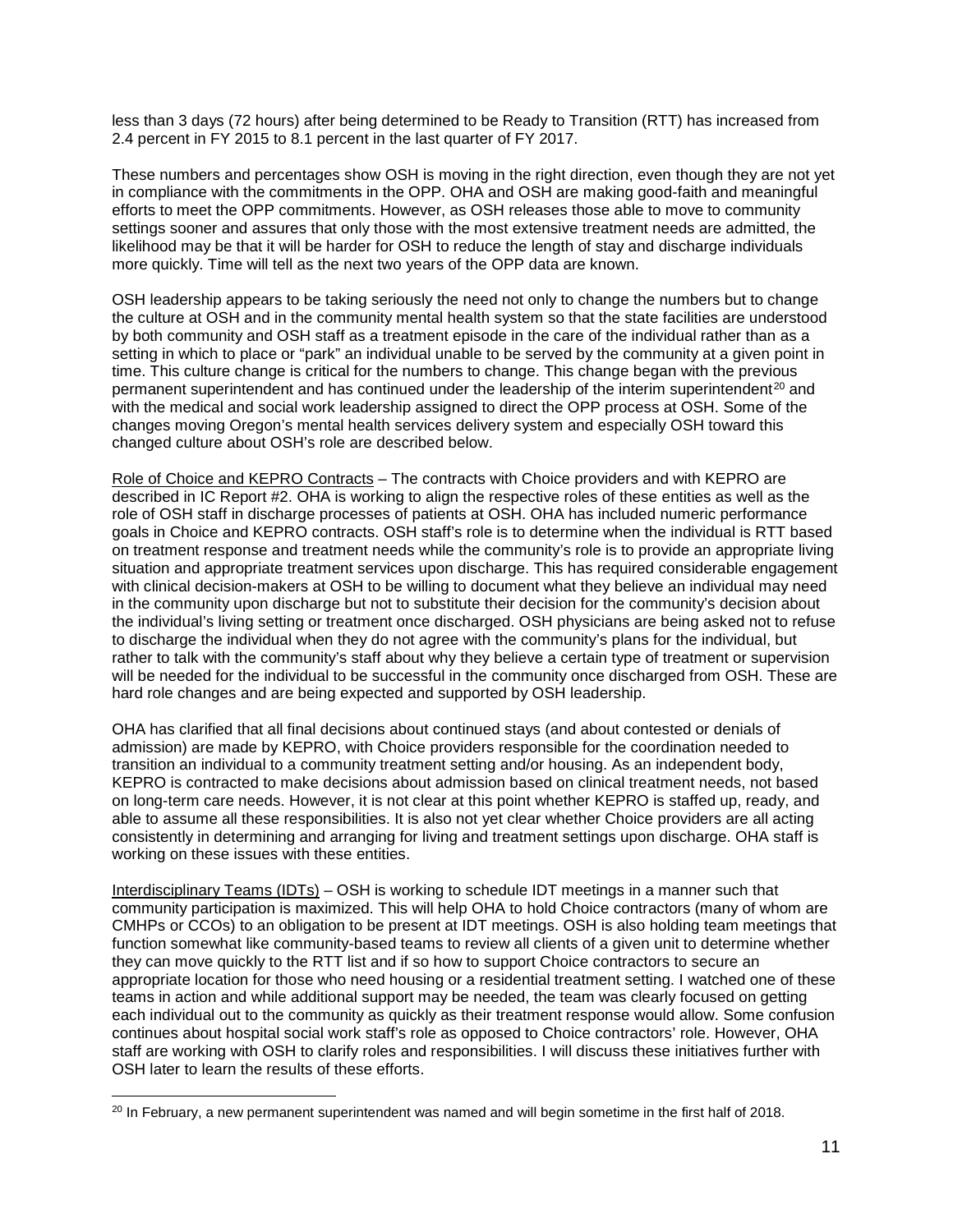Ready to Transition (RTT) List Management – OSH has also hired individuals specifically designated as transition assistants or community resource coordinators. These individuals will assist the IDTs and community staff to stay coordinated and facilitate the discharge of those on the RTT list more quickly. They will free up social work staff to do those functions that require a social work license, making the process more efficient for them, other OSH staff, and staff in the community working on individuals' discharges. Two of OSH's security staff have also been re-oriented to do transportation and a warm hand off for individuals who are leaving OSH.

In addition to adding or designating staff to help with the discharge process, OSH is revising its RTT list management process to assure individuals are placed on this list as soon as the individual is ready to transition rather than waiting for an appropriate setting or housing to be available before discharge readiness is determined. This change may make it more difficult for OSH to meet its numeric goals but will help clarify that a stay at OSH is a treatment episode, not a place for someone to languish until an appropriate community treatment setting or supported (or supportive) housing is available.

Hospital Admission and Discharge Regulation – This regulation (OAR 309-091-000 et seq.) was identified in IC Report #2 as antiquated and in need of revision. As a consequence, OHA has prioritized this regulation for amendments with a temporary rule expected in summer 2018 followed by a permanent rule within six months following the temporary rule promulgation. Discussions have begun with the OPP Stakeholder Advisory Council, which includes peers and advocates as well as representatives of CMHPs, CCOs, and acute psychiatric inpatient facilities about changes needed in this regulation.

Forms and Policies – Forms and policies used by OSH to govern and provide information to and from community settings for persons referred for admission or admitted to OSH have been or are being revised. I have met with OSH and OHA staff on more than one occasion to be briefed and provide input on how these forms and policies are evolving to assure the community understands the person being referred is still the community's patient and is not being handed over to OSH with community ties broken; to require the community to provide a preliminary discharge plan (that is, plans for where the patient will go upon discharge) at the time of admission to OSH; and to assure the treatment and care plan for the individual while in OSH is directed toward stabilizing the individual's treatment needs for return to community living as soon as possible. These forms and polices include:

- OSH Discharge and Conditional Release Planning Policy 6.103
- OSH Protocol for Civil/Voluntary by Guardian Discharge Policy
- Treatment Care Plan Form
- Community Living Assessment and Referral Form
- Continuing Care/Discharge Plan Form
- Client Living Preferences Form
- Ready to Transition Form
- Request for Long Term Psychiatric Care Determination Initial 90 Day Authorization

These efforts to change forms and processes are not just for show or for documentation. These efforts appear to be sending a clear message to hospital and community staff that OSH is not for "long term placement," but rather is for specific and specialized treatment for those who have not responded to treatment available in acute psychiatric care facilities. Terms such as "client," "resident," and "patient" are being discussed to determine the right message for the role of the hospital. Increasingly, the use of terms such as "individual" or "patient" are being considered to convey the expectation of a short term stay for treatment purposes, not a long term residential or institutional expectation. Even the term "long term psychiatric care" is being reconsidered as forms and regulations change to change the perception from OSH being a long-term placement to OSH being a treatment episode for those individuals who need the specialized care OSH provides but not necessarily for a long period of time.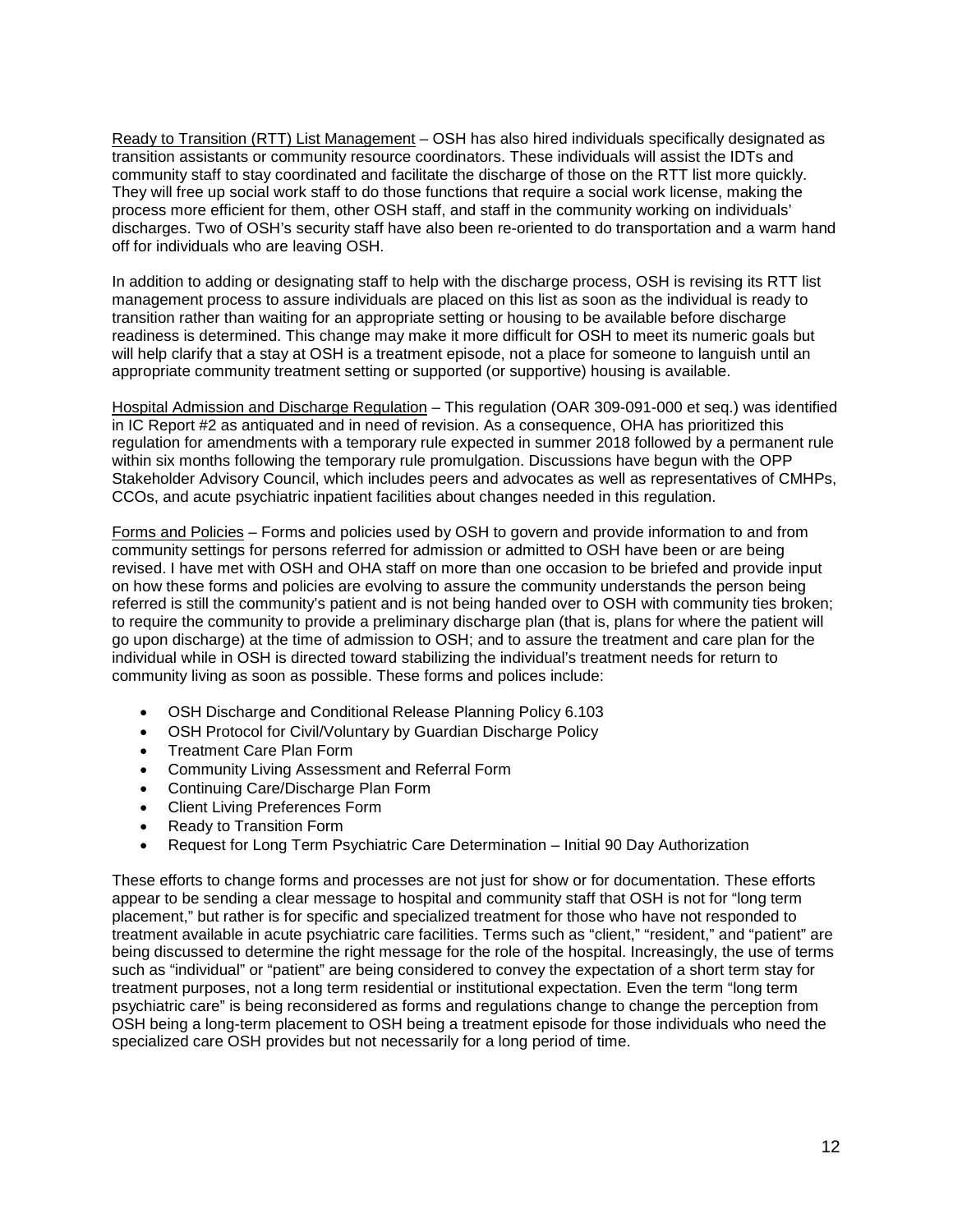Specialized Treatment Team for Those in OSH for Long Periods of Time or Who are Fearful of Leaving – To OSH's credit, it has created a specialized treatment team with newly hired staff focused specifically on those civilly committed adults with SPMI who have been at OSH a long period of time or who have indicated an unwillingness to leave or harbor fear about community living. This team addresses the individual's interests (music, cooking, sewing, sports, work, etc.) and utilizes their individual strengths to engage them in the process of exploring community settings and community treatment options. While the team is new, my interaction with them and hearing about some of their successes suggests this team is making headway with some of the individuals currently at OSH with the longest stays or exhibiting the most concern about leaving the facility.

CCO Contract and Law Changes – Subsection D.20.f and D.22 commit OHA to work with CCOs to help them meet their obligations regarding the discharge of their members from OSH, consistent with Oregon Administrative Rules (OARs). These subsections also commit OHA to enter into performance-based contracts with CMHPs, CCOs, or other entities to help it meet the timelines for discharge in the OPP. OHA has done so with Choice contracts and with KEPRO. And, while OHA has not yet tackled OAR changes regarding Medicaid managed care or contract changes with CMHPs noted as needed in IC Report #2, OHA has undertaken the important task of addressing CCO contracts. OHA has announced it will extend by one year the five-year contracts entered into with CCOs before the OPP was in effect. OHA has indicated it will include in this contract extension for CY 2019 – the last six months of year three of the OPP – an exhibit specifically addressing the CCOs' obligations with regard to the OPP and the population it addresses. OHA has also included the IC and USDOJ in the process of reviewing drafts of this special exhibit. After this extension is complete, OHA's process for developing the procurement or application process for the new five-year CCO contracts for CY 2020-2024 will begin and could have significant implications for the success of the OPP commitments.<sup>[21](#page-12-0)</sup>

In addition to changing CCO contracts to address OPP issues, OHA supported SB 1549 which passed the Oregon Legislature and was signed by the Governor effective March 16, 2018. This change in law allows individuals to continue as members of CCOs even while in  $OSH<sup>22</sup>$  $OSH<sup>22</sup>$  $OSH<sup>22</sup>$  for up to one year. While a significant amount of detailed work will be needed to implement this law, OSH has already started a working group to help assure CCOs remain responsible for their member even while a patient at OSH. It will be critical to assure the financial implementation of this new law does in fact incentivize CCOs to stay involved and assure their members are either treated successfully in acute care psychiatric facilities or community-based settings and are discharged from OSH as soon as possible after admission.

The CCO contract extension, the CCO five-year contract procurement/application process, and the implementation of CCOs' on-going responsibility for their members are important steps in creating performance-based contracts with the CCOs. These changes bear watching over the next few months.

## *OPP Commitments Regarding Linkages to Appropriate Services Upon Discharge*

Subsection D.23.b commits OHA to assuring those not meeting the level of care for ACT "shall be discharged with services appropriate to meet their needs." Subsection D.25 goes further and states "[e]very individual discharged from OSH shall be discharged to a community placement in the most integrated setting appropriate for the individual" consistent with "the individual's treatment goals, clinical needs, and the individual's informed choice." This subsection also notes geographic and housing preferences are to "be reasonably accommodated, in light of cost, availability, and the other factors [i.e., needs and preferences] stated above" although "cost shall not be used as a justification for denying housing." This subsection also states "[d]ischarges shall not be to a secure residential treatment facility [SRTF] unless clinically necessary. No one shall be discharged to a [SRTF] without the express approval of the Director of OHA or . . . designee."

<span id="page-12-1"></span><span id="page-12-0"></span><sup>&</sup>lt;sup>21</sup> CMHP contracts will be revised for FY 2020 and FY 2021 beginning in 2019, while the CCO procurement or application process is underway. The interface of these two processes will also be important for OPP commitments.  $^{22}$  This issue was identified in IC Report #2. OHA has taken this seriously and is working to make the necessary changes to assure CCOs continue to have responsibility for individuals for which they are responsible even when they are admitted to OSH.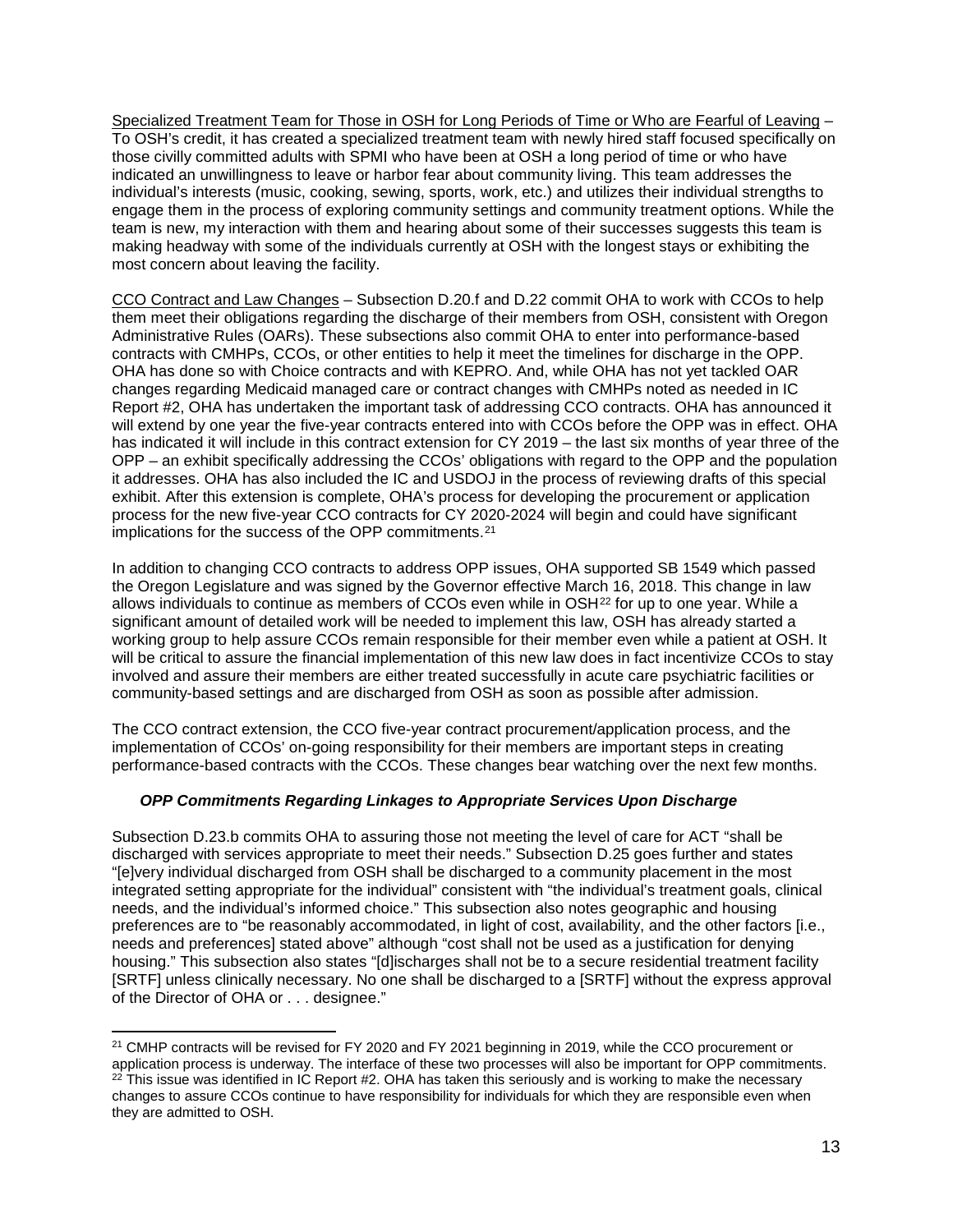This subsection is loaded with concepts that must be interpreted, documented, and considered for each individual leaving OSH and in some cases for each geographic area within the State. Specifically, the prohibition on discharge to an SRTF without the approval of the Director of OHA or a designee is being implemented through the KEPRO contract which must determine eligibility for SRTFs and provide prior and continuing stay authorization for each individual referred to or in an SRTF. While the KEPRO contract is consistent with the commitment to discharge to an SRTF only with a designee's express approval, I have not yet reviewed the impact of that process but will do so for a future IC Report on those subsections addressing SRTFs. Similarly, while Choice providers have been engaged by OHA to assure the needs and preferences of individuals leaving OSH are accommodated to the extent possible given cost, availability, and choices, I have not yet met with Choice providers to hear from them how they do this process. Finally, a review team under my direction will be viewing charts at OSH and at community programs throughout the State later this year. That process will include a review of the documentation and some of the settings to which individuals from OSH are referred and are living and receiving services. Our goal as a team and my goal as IC in that process will be to determine how OHA is interpreting and implementing this subsection for the individuals it serves at OSH. Therefore, I will comment further on this subsection in the next IC Report (#4).

OPP Subsection D.23 commits that "everyone discharged from OSH who is appropriate for ACT shall receive ACT or an evidence-based alternative." Footnote 1 on page 10 of the OPP acknowledges that receipt of ACT services "involves an issue of individual choice." This footnote goes on to state "OHA shall make diligent efforts to inform each individual leaving OSH who is eligible for ACT about ACT services, in order to understand and address the individual's concerns about ACT and to tailor ACT services to the individual." This footnote commits OHA to "provide data to USDOJ about individuals by quarter who are offered ACT services and refused." Presumably this means individuals in OSH. These data are not yet kept consistently and have not yet been provided to USDOJ.

At this point, OSH keeps track of individuals scheduled for discharge and referred to ACT services. However, reviews of the ACT tracking matrix by myself and an OSH social work staffer, along with a quick review of some patient charts revealed some inconsistencies between the tracker (which is completed by multiple parties) and patient charts which in some cases appear to be incomplete. OSH staff are working to improve chart documentation while Choice contractors and staff are being provided direction by OHA staff regarding how to assure and report appropriate ACT referrals.

Similarly, Subsection D.23.a requires those discharged from OSH and referred to ACT who refuse those services to be provided "alternative evidence-based intensive services," subject again to individual choice. The definition of an "evidence-based alternative" and "alternative evidence-based intensive services" is not well understood by OSH or community providers. OHA may want to consider creating guidance to OSH and to the field about these terms and possible options. These might include services such as critical time intervention;<sup>[23](#page-13-0)</sup> time limited intensive case management without the full ACT team approach but with intensive navigation to other clinical and rehabilitative services such as psychosocial rehabilitation and peer supports/wellness management; general case management as a hub with an ala carte menu of best practices to support the individual while developing a relationship to engage the individual further in more intensive services.<sup>[24](#page-13-1)</sup>

OHA also commits in this subsection to document efforts to provide ACT to individuals (presumably those being discharged from OSH) who initially refuse ACT services and to document efforts to accommodate their concerns. Because individuals' desires about ACT services, alternative services, and even about discharge plans change as their treatment and planning proceed, OSH is undertaking several activities to clarify for staff the process of identifying those who may be appropriate for ACT upon discharge and to engage individuals about the benefits and opportunity of ACT services upon discharge. Specifically, OSH is working to add intervention regarding ACT to the Treatment Care Plan document and for all IDTs in

<span id="page-13-1"></span><span id="page-13-0"></span><sup>&</sup>lt;sup>23</sup> See Center for Advancement of CTI at https://www.criticaltime.org/cti-model/.<br><sup>24</sup> See for example article by Dixon, L re engagement of individuals with serious mental illness at [https://www.ncbi.nlm.nih.gov/pmc/articles/PMC4780300/.](https://www.ncbi.nlm.nih.gov/pmc/articles/PMC4780300/)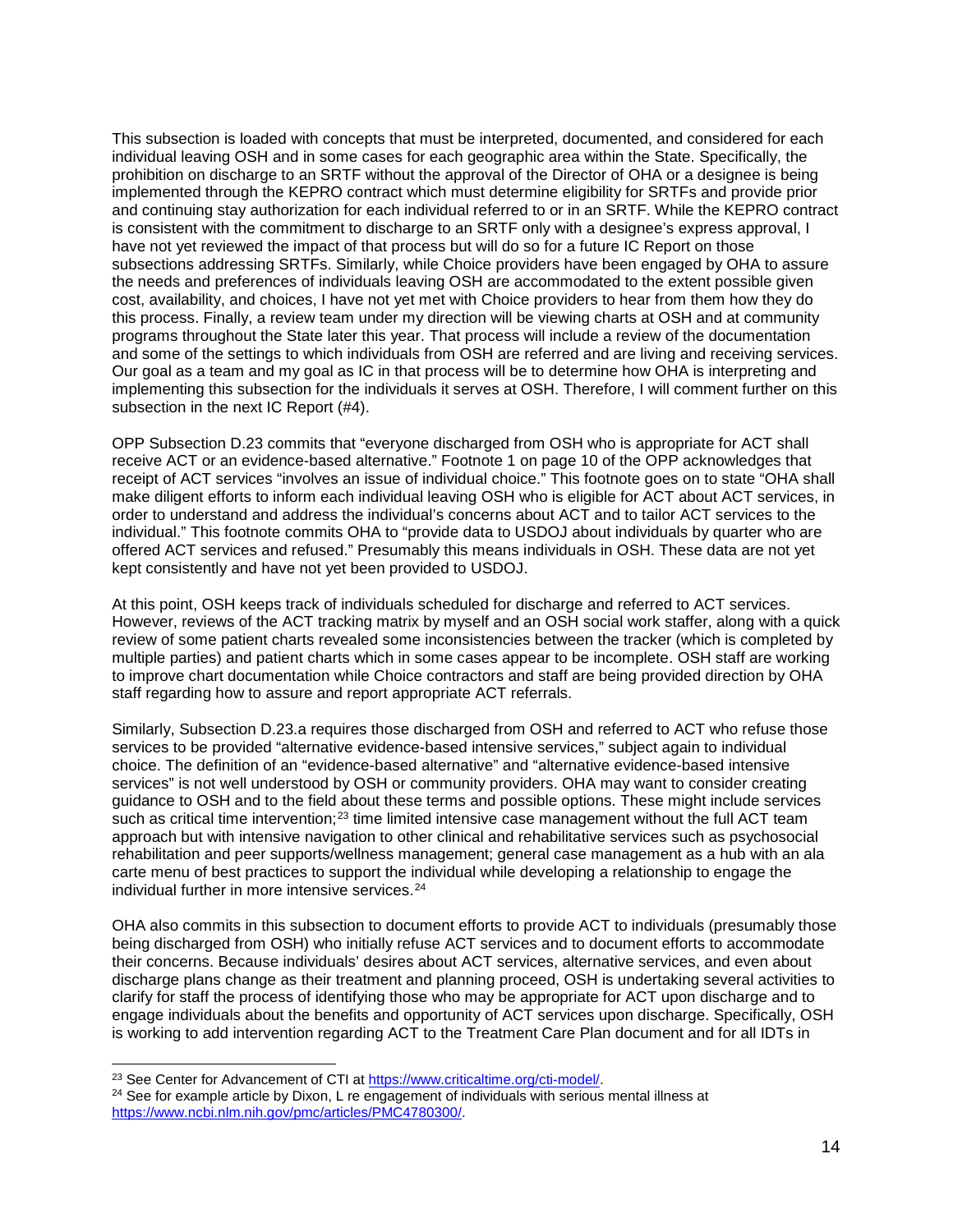order to keep track of engagement of individuals entering OSH and those already in OSH about this service. The idea of assessing interest over time and engaging an individual regarding their interest in ACT is different from an actual decision by the individual to reject ACT services, which should only occur upon discharge. OHA (and OSH) are also working to determine specifically what criteria distinguishes referral to ACT from the need for an SRTF, reflecting the understanding that an individual should never be referred to both at the discharge process (even though both may be considered as an individual's treatment process unfolds while in OSH).[25](#page-14-0) A specific process is underway by OSH leadership to clarify and assure engagement, assessment of interest, addressing of an individual's concerns, and documenting refusal at discharge if appropriate. Form revisions as well as documentation instructions to IDTs and hospital staff are being included in this process re-engineering.

While OHA is *NOT YET IN COMPLIANCE* with this part of the OPP about ACT referrals, documentation of refusals, and providing data about such to USDOJ, they are taking the process seriously and are working toward putting into place better engagement of individuals at OSH as well as better forms and processes to meet and document the commitments in these subsections of the OPP. I will ask OSH for data and information about these issues later, after their processes are more fully developed.

### ASSERTIVE COMMUNITY TREATMENT (ACT) – *IN PARTIAL COMPLIANCE*

ACT is defined in Subsection B.6.b and similarly in regulation at OAR 309-019-0226. As with OSH, OPP Subsections D.1-5 includes numeric and process commitments by OHA to increase availability and access to ACT teams meeting national standards for this evidence-based service.

### *Numeric Goals and Data Commitments Regarding Individuals Receiving ACT Services*

Subsection D.1.a commits OHA to increase the number of individuals with SPMI served by ACT teams, specifically to assure 1,050 individuals will be served by the end of year one (FY 2017). In its January 2018 report, OHA reports 1,170 individuals receiving ACT services by the fourth quarter of FY 2017. This number compares to 815 receiving ACT services in the baseline year (CY 2015) and has been steadily increasing since the beginning of the OPP. Therefore, OHA is *IN COMPLIANCE* with this year one numeric goal. The goal by the end of year two (ending June 30, 2018) is for 2,000 individuals to be served (an additional 950 individuals over the year one goal and 830 more than were receiving ACT services at the end of year one). As indicated in Subsection D.5, these data are provided from quarterly reports provided by ACT programs and capture services funded by Medicaid as well as State funds. State funds have also been provided through the Interagency Agreement with Josephine County, Options for Southern Oregon, for the Oregon Center of Excellence for ACT (OCEACT) which conducts fidelity assessments, provides technical assistance and training, and collects data from ACT programs. Beginning January 1, 2018, the programs' quarterly reports will be submitted to OCEACT to validate and send in aggregate to OHA. OHA has invested in OCEACT's data base which will be used to accelerate OCEACT's efforts to provide technical assistance and monitor fidelity. This data base is not yet required, but most programs are already using it, and it will eventually replace the quarterly reporting template.

Subsection D.1.d notes that OHA may waive fidelity requirements regarding the number of individuals served by a team and the proportional reduction in staff for ACT teams in rural areas if the teams are unable to achieve fidelity and shall report on any such waiver to USDOJ. OHA has managed this commitment by defining in regulation three different sizes of teams – small (ten to 40 individuals), mid-size (41 to 79 individuals), and large (80 to 120 individuals)<sup>[26](#page-14-1)</sup> – with varying staffing requirements

<span id="page-14-0"></span><sup>&</sup>lt;sup>25</sup> See also later in this Report a discussion of ACT eligibility requirements in OAR regulations. The issue of ACT team denials of persons referred is also addressed in another section of this Report.

<span id="page-14-1"></span><sup>&</sup>lt;sup>26</sup> While ten individuals served is generally lower than a functional ACT team would serve unless the team is just getting started, OHA has allowed this small team size to provide ACT team services in those small or rural areas where only a small number of individuals need this level of care. Similarly, while 120 persons served by a single ACT team is possible, it is not usual. Such a team size may be seen especially in larger areas while other ACT teams are in development. OCEACT reports as of December 2017, most of the State's ACT teams are small teams serving over 20 or mid-size teams with only two teams beginning to approach the upper number of 120 served. Both of these larger teams are operating in Multnomah County.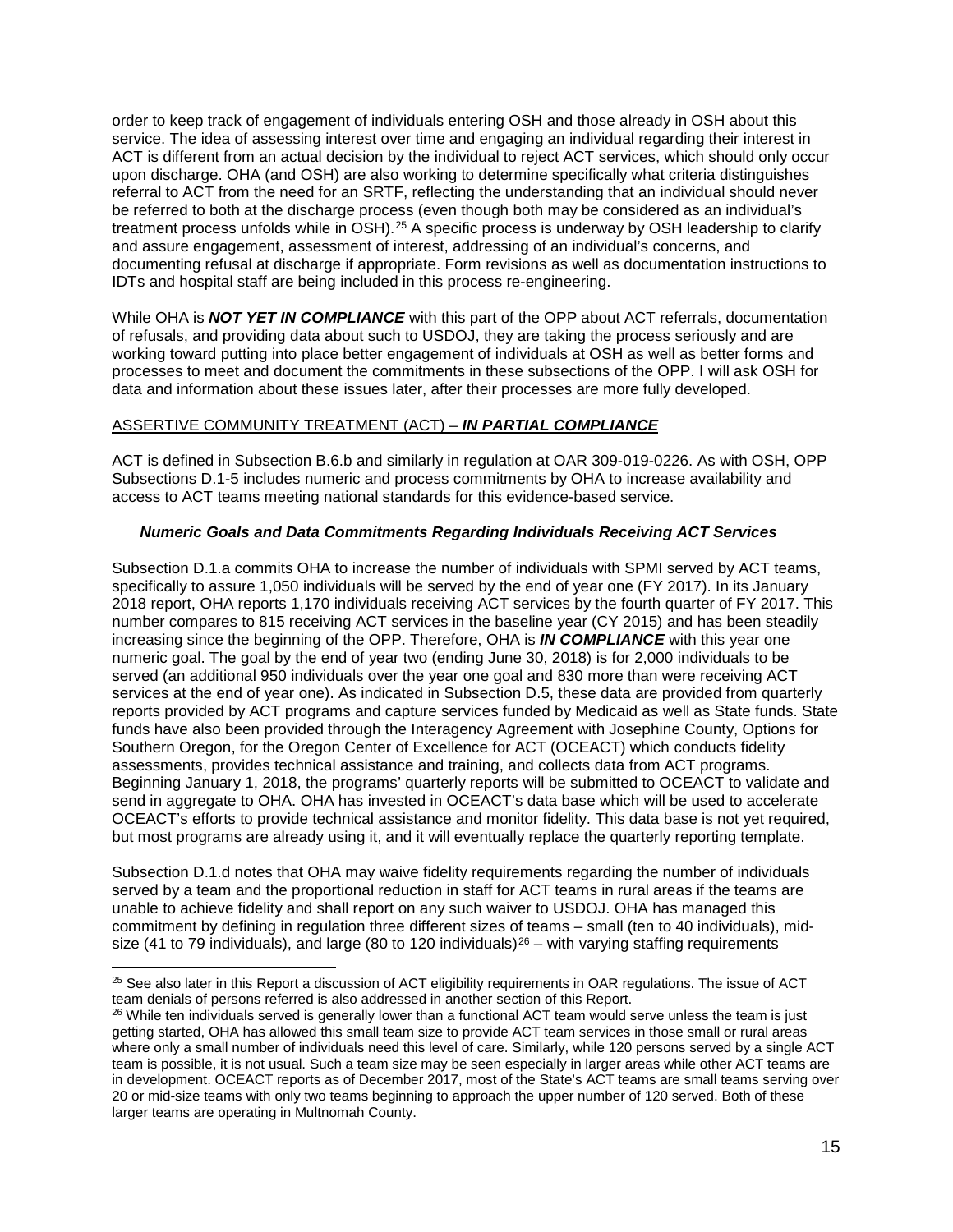according to size. As a result, no waivers of fidelity requirements have been provided as of this time. (See further description of ACT related regulations later in this report.)

OHA has been working through OCEACT to increase the number of ACT teams meeting fidelity standards to assure sufficient capacity is available. As of December 12, 2017, 26 ACT teams have been certified by OCEACT as meeting fidelity requirements with 11 more programs in development or provisionally certified.[27](#page-15-0) These teams range in current capacity from eight individuals to 110 with a total capacity for serving 1,201 individuals. The additional developing ACT programs will be able to serve another 200 – 300 individuals. This compares to no teams certified as meeting fidelity as of 2012, and approximately 10 teams certified as meeting fidelity by June 30, 2015 with several more in development.[28](#page-15-1) Accordingly, the growth in ACT teams and ACT capacity is significant. However, four counties in Oregon – Jefferson, Lake, Lincoln, and Sherman – have no current plans for developing ACT programs, leaving a portion of the State's population (about two percent) without access to ACT services. Lake and Sherman are largely frontier and not likely to be able to support an ACT team even at the small team size. Jefferson county is largely rural and also may not be able to support even a small ACT team. Lincoln county, however, while including rural areas, would benefit from an ACT team and should be able to support at least a small team. OCEACT estimates the need in these four counties could be over 50 individuals. Statewide, the unmet need is estimated by OCEACT to be over 1,000 individuals. If the additional programs currently in development are certified as meeting fidelity, and if existing ACT teams expand as additional individuals are referred, OHA's year two goal for numbers served may be met either by the end of year two or at least by the end of the OPP timeline.

Subsection D.1 and D.2 also commit OHA to provide ACT services to everyone who is referred to and eligible for ACT similar to Subsection D.23.a which commits that everyone discharged from OSH who is appropriate for ACT shall receive ACT (or an evidence-based alternative; see discussion of this issue in the section about OSH earlier in this report). This commitment may be hard to meet if some counties in Oregon continue to have no ACT program development and no services available. OHA has provided funding for ACT team development and is currently targeting the largest three counties (Multnomah, Clackamas, and Washington), geographic areas with the highest demand for additional ACT services.

Subsection D.4 commits OHA to gather certain specified data regarding individuals with SPMI receiving ACT services. While these data are to be "collected internally as a part of the quality improvement monitoring of ACT programs to determine the effectiveness of individual programs and the statewide effectiveness of ACT," OHA is committed to establishing regular reporting of these metrics and making these reports available to USDOJ. To date, OHA is collecting this data through program submissions to OCEACT. These data (listed below) were provided to USDOJ and me for the first time in April 2018 and will be utilized by OCEACT to identify areas for technical assistance and training.

- Number of individuals served; and
- Percentage of clients who:
	- o are homeless at any point during a quarter
	- o have stable housing for 6 months<br>o using emergency departments dur
	- o using emergency departments during each quarter for a mental health reason<br>
	o hospitalized in OSH during each quarter
	- hospitalized in OSH during each quarter
	- $\circ$  hospitalized in an acute care psychiatric facility during each quarter  $\circ$  are in iail at any point during each quarter
	- are in jail at any point during each quarter
	- o receiving Supported Employment services during each quarter
	- o are employed in CIE.

<span id="page-15-0"></span><sup>&</sup>lt;sup>27</sup> Twenty-four of these teams were reported by OCEACT as meeting the minimum score of 114 or more in the annual fidelity assessment occurring at various times during 2017. One other team was within 3 points of meeting the minimum score. Other teams were in development during 2017 and have since met the minimum fidelity score requirement.

<span id="page-15-1"></span> $28$  The OCEACT contract to conduct fidelity assessments began July 1, 2013.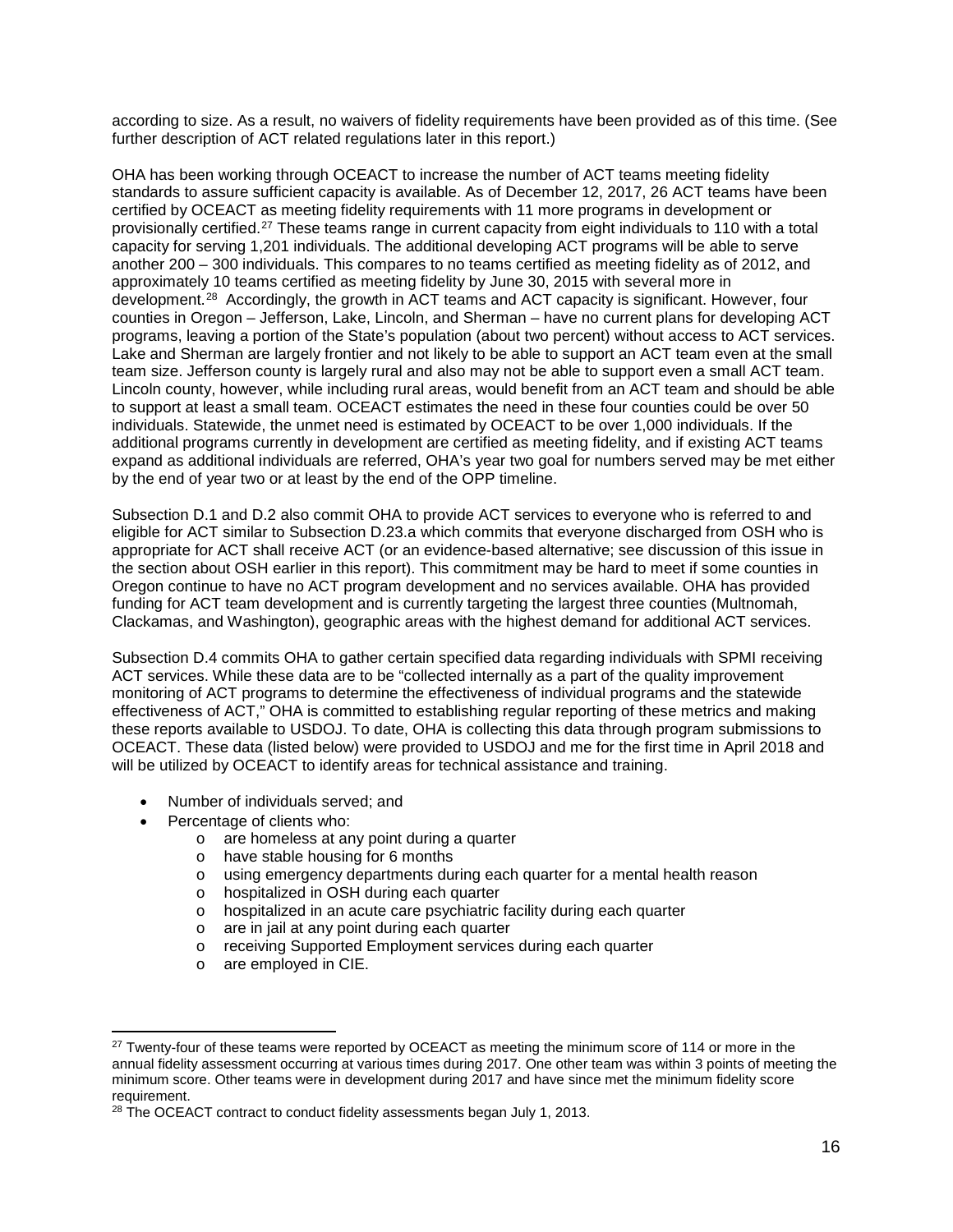Given OHA is meeting its year one numeric goals and has begun to provide the data about individuals served by ACT, OHA is currently *IN COMPLIANCE* with OPP commitments regarding ACT numbers. Time will tell whether and how these latter data are being used for quality improvement purposes.

## *OHA Commitments Regarding ACT Admission Criteria, Referrals, and Denials*

In Subsection D.1.c, OHA commits to maintaining a waitlist(s) for those who are eligible and appropriate for ACT and assuring for those who are on such a waitlist for more than 30 days that OHA will take action to reduce the waitlist and serve such individuals by either increasing team capacity to a size still consistent with fidelity standards or by adding additional ACT team(s). While the timeline for this commitment has not yet occurred, the time is near. Arguably, since ACT is a Medicaid benefit that must be available for those who need and are eligible for this service, there should not be a waitlist, at least for Medicaid beneficiaries. However, for those who are not Medicaid eligible, or for those who are in a location where an ACT team meeting fidelity standards is either not yet up and running or is not able to expand quickly to meet the need, it is possible an individual needing such a service may have to wait for a period of time to be admitted to an ACT team. As OHA develops the CY 2019 contract extension for its CCOs (see description of this process earlier in this report), it has committed to working with CCOs regarding timely access to this service. At this time, OHA and OCEACT report they are unaware of anyone eligible and appropriate for ACT services waiting to be admitted, especially not for longer than 30 days. That said, it is unclear at this point whether individuals may be waiting without OHA or OCEACT being aware. OHA is working with OCEACT to determine how best to manage this waitlist process as the time for this requirement nears. This process bears watching over the next few months.

Subsection D.3 commits OHA to track denials of individuals to ACT teams to determine if denials are based on established admission criteria, and to take corrective action if providers are improperly rejecting individuals for ACT services. The first paragraph of Section D indicates that unless otherwise specified, the completion date for all provisions in the OPP is July 1, 2019. Accordingly, this commitment to track denials technically may not be required until July 1, 2019. In April 2018, OHA provided me with a list of individuals who have been denied ACT services along with reasons for their denial. This list indicates a significant number of individuals denied due to inability to engage or an assessment by the team that the individual did not meet the criteria for ACT even though the referral was from a Choice contractor or another program that had found the individual did meet criteria for ACT. In many instances, it is not clear from this list whether the individual denied was provided ACT services by another provider, provided alternative services, or simple left as an inappropriate referral. I will meet and discuss this tracking list and its use with OHA staff as they continue to refine this process.

OHA has assigned the individual working with the Choice providers to work on ACT related issues, and to assure Choice and ACT providers are working together to determine eligibility and appropriateness for ACT. This staff person has begun to include OCEACT in various Choice provider meetings, some of which are held at OSH. The OHA staff person is also working with OCEACT and ACT programs to address reporting of denial of referrals as well as the issue of taking corrective action if providers are improperly rejecting individuals for ACT services. OCEACT has identified 10 appropriate reasons for ACT denials in its ACT Data Dictionary, along with an opportunity to specify any other reason for denial. These include:

- 1. Doesn't meet diagnostic criteria for primary diagnosis of severe and persistent mental illness<sup>[29](#page-16-0)</sup>
- 2. Doesn't meet functional impairment criteria according to national program standards for ACT programs
- 3. Dangerous behaviors which cannot be managed in community setting
- 4. Medical condition which cannot be managed in community setting

<span id="page-16-0"></span><sup>&</sup>lt;sup>29</sup> Note IC Reports #1 and #2 discuss the issues with regard to inconsistent definitions of SPMI in regulations and contracts. While the data used for OPP reporting is generally pulled consistently, these differences in definitions can have an impact on judgments regarding whether a particular individual meets criteria for ACT or not. For example, OAR 309-019-0245(1)(c) indicates individuals with psychiatric illnesses other than those diagnoses included in the SPMI definition may be eligible for ACT.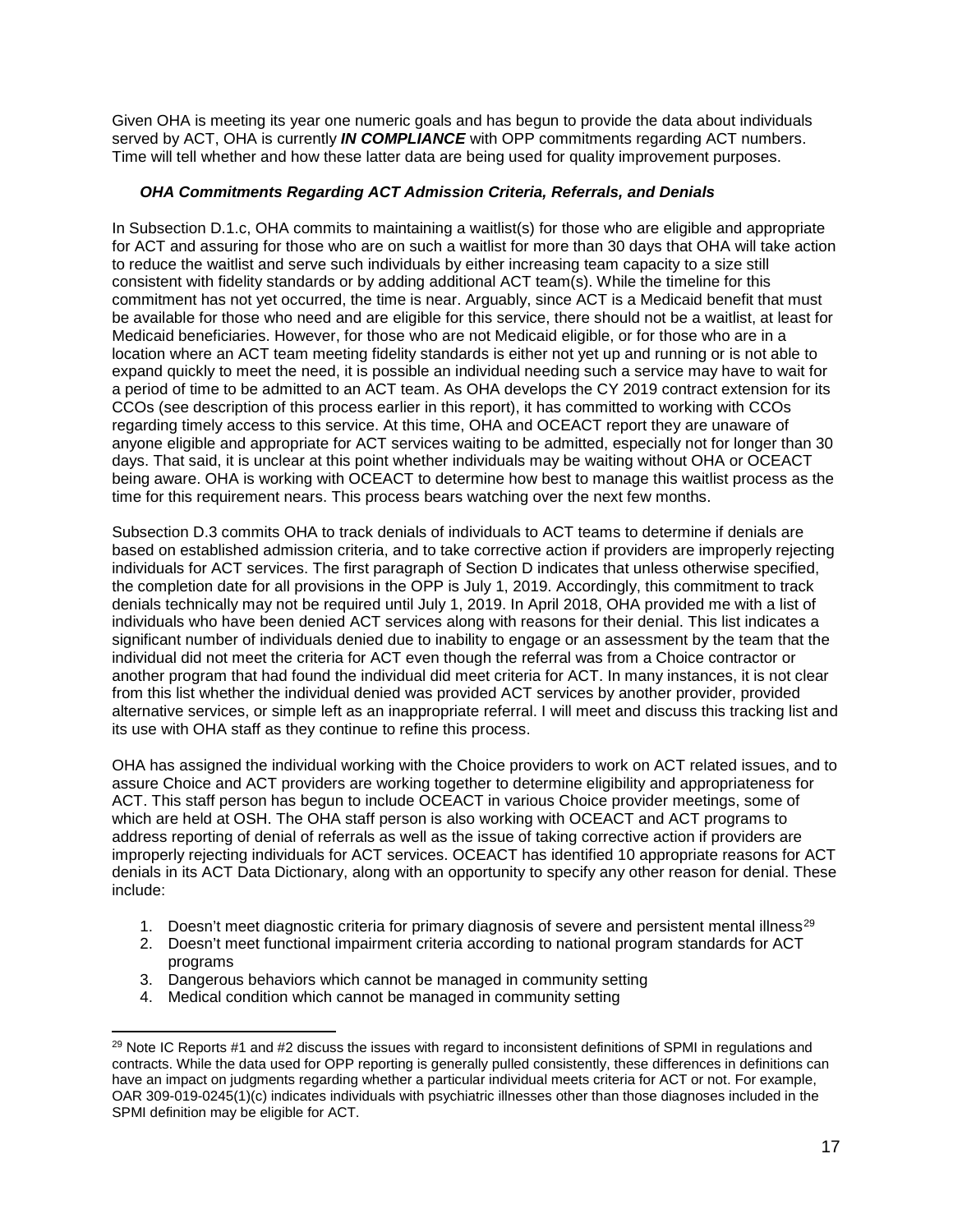- 5. ACT team does not have capacity
- 6. Client declines ACT services
- 7. Guardian declines ACT services
- 8. Client accepted into residential care
- 9. Client accepted into another ACT program
- 10. Referral pending

National standards and OAR 309-019-0248(5) do allow ACT providers to make the decision whether to admit an individual to a particular ACT team, and the reasons listed in the OCEACT Data Dictionary generally are appropriate. The issue is in the implementation. The criteria for admission are broad (see discussion below regarding OHA regulations governing ACT) with many different entities having the ability to judge and interpret whether a particular individual meets those criteria or not. As a consequence, determining exactly who is "eligible and appropriate" and assuring consistency of judgments about this issue will be critical in order for OHA to meet its commitment regarding all persons eligible for ACT receiving services and addressing improper rejections of individuals for ACT services. Given the complexity involved and the work underway, it appears OHA is currently *WORKING TOWARD COMPLIANCE* but is not yet there on these issues.

### *Regulatory Issues Regarding ACT*

Subsections D.1.e commits OHA to develop criteria for admission to ACT consistent with the definition in the OPP and based on national standards and provide them to USDOJ. Subsection D.1.f commits OHA to incorporating those admission criteria into administrative rules. As indicated earlier, OHA has incorporated the elements of the OPP definition of ACT into its regulations at OAR 309-019-0226 and has developed admission criteria and incorporated those into regulation at OAR 309-019-0245. These regulations were revised and have been public and therefore available to USDOJ for over a year. In that regard, OHA is *IN COMPLIANCE* with these Subsections of the OPP.

However, the admission criteria are broader than one would generally expect or than may have been intended.[30](#page-17-0) As written, the criteria imply that individuals other than those with SPMI may be eligible, and that any one of the functional limitations listed may result in an individual being eligible for ACT services. National standards would suggest some of these limitations may need to be paired with other limitations before an individual is eligible and appropriate for ACT. For example, difficulty maintaining consistent employment or difficulty with homemaker functions alone may not be sufficient to make one eligible or appropriate for ACT. Rather psychosocial rehabilitation and/or supported employment services might be more appropriate for such an individual, even if they do meet the diagnostic criteria for being SPMI. Similarly, high service utilization or difficulty maintaining a safe living situation alone may not be sufficient to result in an individual with SPMI needing ACT services. This might be solved by simply adding the word "and" or the word "or" between the listed functional criteria. Because of the confusions regarding referrals and denials noted earlier, OHA should consider additional clarification regarding who and how the diagnostic and functional impairment criteria are applied for purposes of determining ACT eligibility (that is, meeting minimal criteria) and appropriateness (that is, a clinical decision regarding need and likely benefit).

While not a diagnostic criterion, OHA may also want to review the regulatory requirement in OAR 309- 019-0242(3)(b) which requires an ACT team to provide a minimum of 40 percent of all services incommunity, as opposed to in-office. Generally, national standards would suggest at least 75 percent of ACT team services should be provided in-community. The State's billing requirements may affect this

<span id="page-17-0"></span> <sup>30</sup> Comments in this and earlier sections regarding ACT national standards come from discussion with Lorna Mosher, PhD, the Director of the University of North Carolina's ACT Technical Assistance Center at the University's Department of Psychiatry. She is a clinical psychologist, author, teacher, and speaker who has consulted with ACT teams throughout the U.S. (including Oregon) and around the world. She is co-author of the TMACT, a tool for assessment of ACT team fidelity to the evidence regarding ACT effectiveness. The TMACT is generally considered more robust than the original DACTS still used by Oregon and some other states for assessment of ACT fidelity. See [https://www.med.unc.edu/psych/directories/faculty/lorna-moser.](https://www.med.unc.edu/psych/directories/faculty/lorna-moser)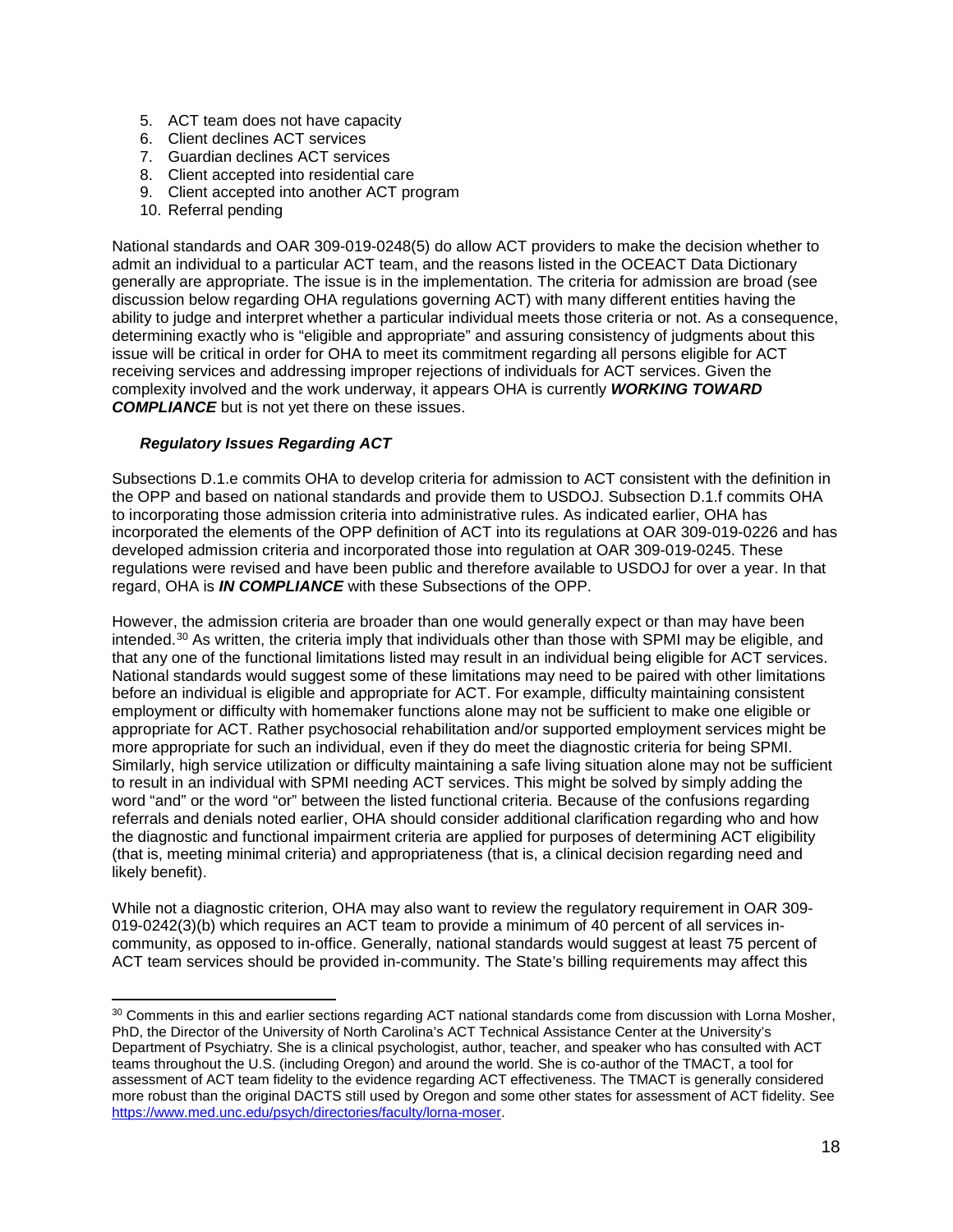requirement regarding service location so a review by OHA is in order to assess how this requirement and billing requirements interact and to assure most services are provided out-of-office. While most Oregon ACT teams may exceed the 40 percent requirement, the fidelity assessment process evaluates and ranks performance on several criteria. Therefore, it is possible for a team to meet fidelity overall although ranking low on this one criterion. Since this is such a crucial part of a quality ACT team process, I would recommend this criterion be revised to reflect closer to the higher expectation for all ACT teams. Now is a good time to make any needed changes in ACT regulations (OAR 309-019-0225 through -0250) since the behavioral health outpatient regulations of which these are a part are currently undergoing revisions to address other needed OPP related changes.

While Oregon has adjusted the fidelity scale it uses – the Dartmouth Assertive Community Treatment Scale (DACTS) – to include a couple of items from the newer Tool for Measurement of Assertive Community Treatment (TMACT), OHA may want to consider at some point working with OCEACT and the State's ACT programs to move toward use of the newer TMACT scale. The TMACT utilizes more intense criteria about how a team does its work rather than the DACTS approach to measuring staffing and functionality. This is not likely a good move to make until ACT teams are fully up and running, the decision-making processes are ironed out and adequately documented, and operating ACT programs are able to meet most of the State's need for this service. However, consideration of this change at some point may help the State to continue to improve ACT services statewide.

Since OHA has developed and included criteria for admission in its regulations which are available to USDOJ, it is close to compliance with this commitment. However, since it needs to make some adjustments to its criteria in order to assure they are not overbroad according to national standards, OHA is currently *IN PARTIAL COMPLIANCE* with these OPP commitments.

### STATUS OF OHA DATA AND NARRATIVE REPORTS

The most recently available narrative report from OHA at the time this report was drafted was released at the end of January 2018 and covered the time period ending June 30, 2017 or year one of the OPP timeline. The next OHA data report is due in late April – after this report is in the 30-day review period by OHA and USDOJ – and will provide data through the end of September 2017, representing only the first quarter of year two. Because this IC Report #3 covers only four of the ten performance outcomes in Section D of the OPP, and because the commitments and goals are often set by year, this report utilizes only the data provided for these four performance outcomes from the January 2018 report.

Using the January 2018 report, OHA is in compliance in some areas and appears to be on track in others. On the other hand, the data show some concerns regarding OSH discharge timelines and rates of visits to EDs. Similarly, in some areas OHA is tracking data but does not have a specific goal to meet, and in some cases these data show concerns about the direction or trend. These include readmissions to EDs and acute care facilities, length of stay in ACPFs, and whether jail diversions are working to prevent individuals with SPMI from being booked into jails rather than provided alternative community-based treatment. OHA is cognizant of these data trends and considering how to impact the areas of concern.

#### **CONCLUSION**

Given the enormity of this larger task of alignment, OHA's efforts to date show its commitment to addressing the OPP provisions and indicate a willingness to tackle big issues in consultation with stakeholders and with USDOJ's and the IC's input. Significantly, Oregon is meeting its OPP commitments in PDS and SE and some aspects of OSH and ACT while actively working toward others. Appendix B summarizes the status of activity in the four performance outcomes covered by this IC Report #3. Future IC reports will assess whether these efforts have succeeded in these and other areas of the OPP.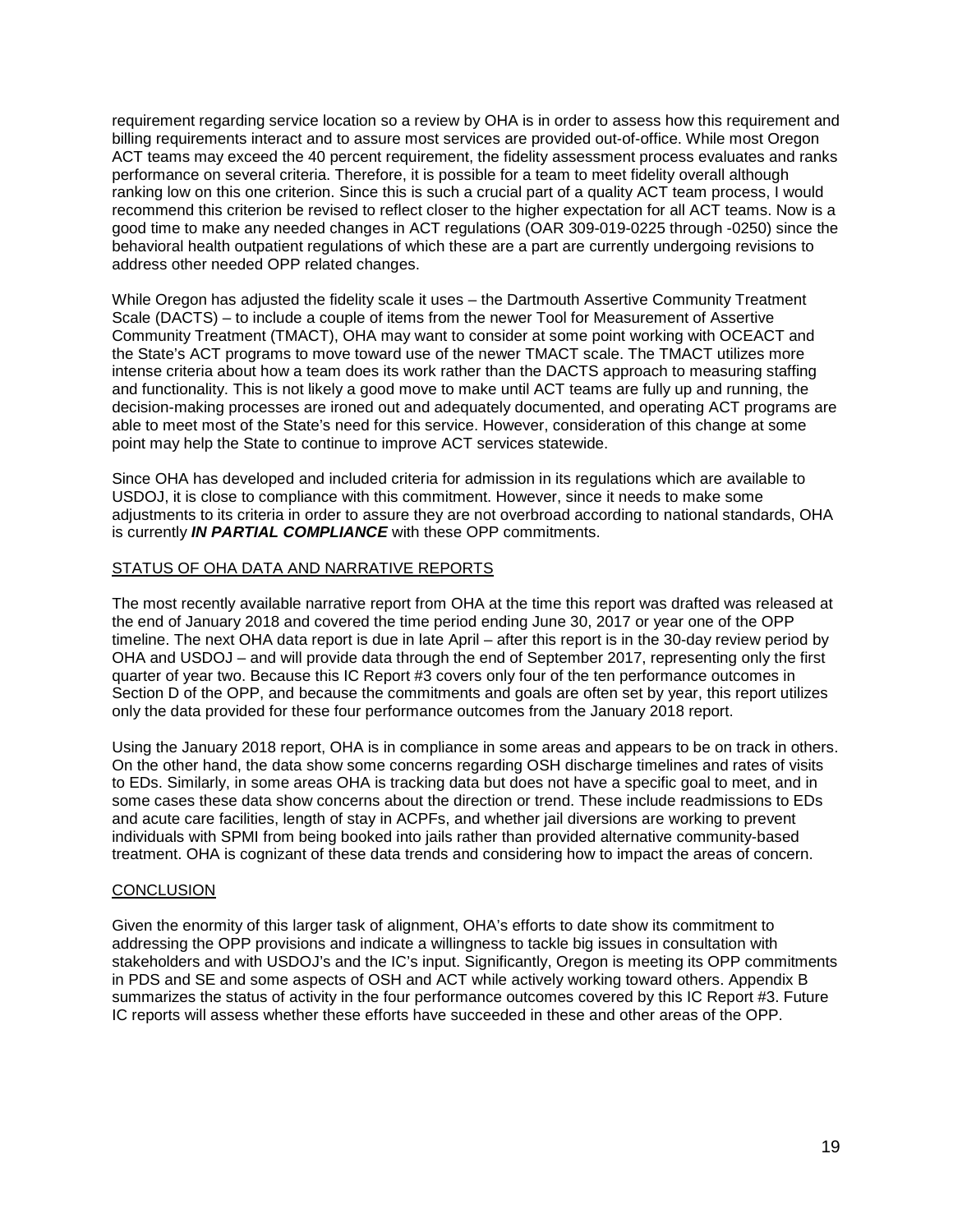## **APPENDIX A – ACRONYMS USED IN OREGON INDEPENDENT CONSULTANT REPORTS**

- ACPF Acute Care Psychiatric Facilities
- ACT Assertive Community Treatment
- ADA Americans with Disabilities Act
- ADP Average Daily Population
- AFH Adult Foster Home
- A&IPS Acute and Intermediate Psychiatric Services
- ALOS Average Length of Stay (or mean)
- AMHI Adult Mental Health Initiative
- APAC All Payer All Claims
- AOCMHP Association or Oregon Community Mental Health Programs
- BH Behavioral Health
- CCO Coordinated Care Organizations
- CFAA County Financial Assistance Award
- CFR Code of Federal Regulations
- CIE Competitive Integrated Employment
- CIT Crisis Intervention Team (or Training)
- CITCOE Crisis Intervention Team Center of Excellence
- CMHP Community Mental Health Program
- CMI Chronic Mental Illness
- CMS Centers for Medicare and Medicaid Services
- CY Calendar Year (from January 1 through December 31)
- DACTS Dartmouth Assertive Community Treatment Scale
- DPSST Department of Public Safety Standards and **Training**
- DSM Diagnostic and Statistical Manual
- ECIT Enhanced Crisis Intervention Training
- ED Emergency Department
- EDIE Emergency Department Information Exchange
- EHR Electronic Health Record
- e.g. For Example
- ENCC Exceptional Needs Care Coordinator
- EOHSC Eastern Oregon Human Services Consortium
- FEP First Episode Psychosis
- FFP Federal Financial Participation
- FFS Fee for Service
- FMR Fair Market Rent
- FPL Federal Poverty Level
- FY Fiscal Year (July 1 through June 30)
- GAF Global Assessment of Functioning
- GOBHI Greater Oregon Behavioral Health, Inc.
- HIPAA Health Insurance Portability and Accountability Act
- HPB Health Policy Board
- HUD Housing and Urban Development
- IC Independent Consultant
- ICD International Classification of Diseases
- ICM Intensive Case Management
- $i.e. that is$
- IMD Institution for Mental Diseases
- IPS Individual Placement and Support
- JC Junction City
- LEDS Law Enforcement Data System
- LMHA Local Mental Health Authority
- LPSCC Local Public Safety Coordinating Council
- LTPC Long Term Psychiatric Care
- LOS Length of Stay
- M Million
- MHAO Mental Health Association of Oregon
- MHBG Mental Health Block Grant
- MHS Mental Health Services
- MOTS Measures and Outcomes Tracking System
- MOU Memorandum of Understanding
- NCQA National Committee for Quality Assurance
- NOFA Notice of Funds Availability
- OACP Oregon Association of Chiefs of Police
- OAHHS Oregon Association of Hospital and Health Systems
- OAR Oregon Administrative Rule
- OCA Office of Consumer Activities
- OCAC Oregon Consumer Advisory Council
- OCEACT Oregon Center of Excellence for Assertive Community Treatment
- OCJC Oregon Criminal Justice Commission
- OEI Office of Equity and Inclusion
- OHA Oregon Health Authority
- OHCS Oregon Human and Community Services
- OHP Oregon Health Plan
- OPP Oregon Performance Plan for Adults with Serious and Persistent Mental Illness
- OPRCS Oregon Patient/Resident Care System
- ORS Oregon Revised Statutes
- OSECE Oregon Supported Employment Center for Excellence
- OSH Oregon State Hospital
- OSJCC Oregon Sheriff's Jail Command Council
- OSSA Oregon State Sheriffs Association
- OSU Oregon State University
- PATH Projects for Assistance in Transition from **Homelessness**
- PDS Peer Delivered Services
- QHOC Quality Health Outcomes Committee
- QMHA Qualified Mental Health Associate
- QMHP Qualified Mental Health Professional
- QPI Quality and Performance Improvement
- RAC Rules Advisory Committee
- RFA Request for Applications
- RFP Request for Proposals
- RTF Residential Treatment Facility
- RTH Residential Treatment Home
- RTT Ready to Transition (also Ready to Place)

• SPMI – Serious and Persistent Mental Illness • SRTF – Secure Residential Treatment Facility • SSI – Supplemental Security Income TA - Technical Assistance

• TAC – Technical Assistance Collaborative, Inc.

• USDOJ – United States Department of Justice

• TMACT – Tool for Measurement of Assertive Community

• SAMHSA – Substance Abuse and Mental Health Services Administration

20

- SE Supported Employment
- $\bullet$   $\bullet$  Section

**Treatment** 

 $w'$  – with  $w/in - within$ 

SIM - Sequential Intercept Model

• USC – United States Code

- SMI Serious Mental Illness
- SOS Secretary of State • SPOC – Single Point of Contact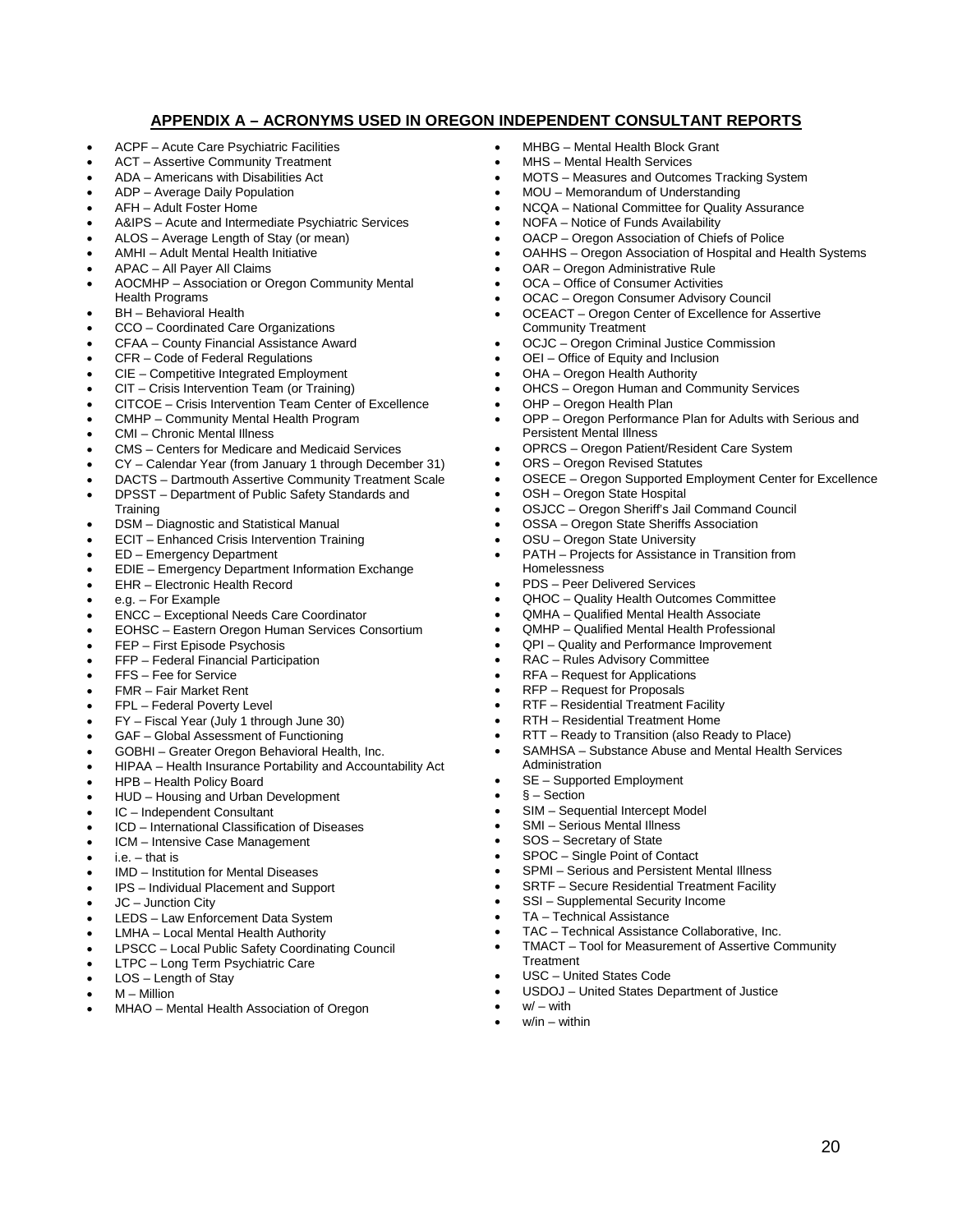## **APPENDIX B SUMMARY OF OHA COMPLIANCE WITH OPP PROVISIONS ADDRESSED IN IC REPORT #3**

**Blue** Shading Indicates Compliance as of Report Date

**Yellow** Shading Indicates Efforts at Compliance Underway But Not Yet Fully Completed, Timeline Not Yet Reached, or Unknown **Pink** Shading Indicates Non-Compliance as of Report Date

| <b>OPP PROVISION</b><br><b>SECTION D NUMBER &amp; TOPIC</b>                        | <b>NUMERIC GOALS &amp;</b><br><b>ACTIONS IN OPP</b>                                                       | <b>BASELINE CY 2015</b>                                                                                      | <b>COMPLIANCE STATUS</b><br>(OHA Data FY 2017<br>IC Report thru early 2018)                                            |  |  |
|------------------------------------------------------------------------------------|-----------------------------------------------------------------------------------------------------------|--------------------------------------------------------------------------------------------------------------|------------------------------------------------------------------------------------------------------------------------|--|--|
| <b>Assertive Community Treatment</b>                                               |                                                                                                           |                                                                                                              |                                                                                                                        |  |  |
| 1a - b. # SPMI individuals served by<br><b>ACT Teams</b>                           | By $6/30/17 - 1,050$<br>By 6/30/18 - 2,000                                                                | 815                                                                                                          | <b>IN COMPLIANCE</b><br>1,170 as of Q ending 6/30/17                                                                   |  |  |
| 1c. Reduction of waitlist for ACT                                                  | After $6/30/18 -$ if 10 individuals on<br>waitlist >30 days, increase team<br>capacity or add teams       | 2015 - 10 ACT teams meeting<br>fidelity; others in development<br># on waitlist not available for<br>CY 2015 | <b>PENDING</b><br>Timeframe not yet reached;<br>As of Dec $2017 - 26$ ACT teams<br>meeting fidelity; 11 in development |  |  |
| 1d. Waiver of ACT fidelity requirements<br>(rural teams)                           | Report w/o Targets                                                                                        | No waivers needed                                                                                            | <b>IN COMPLIANCE</b><br>Team size and related required staffing<br>now in regulation                                   |  |  |
| 1e - f. Criteria for admission to ACT<br>incorporated into administrative<br>rules | By 7/1/16 - Develop criteria consistent<br>w/ OPP definition & national<br>standards; incorporate in regs | Criteria developed and in<br>regulation; regulation undergoing<br>revisions                                  | <b>IN PARTIAL COMPLIANCE</b><br>Criteria may need some revisions;<br><b>Regulation under revision</b>                  |  |  |
| 2. Individuals who need ACT will be<br>admitted to ACT                             | Develop process to assure admission<br>to ACT                                                             | N/A                                                                                                          | <b>UNKNOWN</b><br>Tracking process under development                                                                   |  |  |
| 3. Track denials to ACT teams;<br>corrective action if improperly<br>rejected      | Tracking process; corrective action<br>capacity                                                           | N/A re denials; corrective action<br>process in development                                                  | <b>NOT YET IN COMPLIANCE</b><br>Tracking process underway; corrective<br>action process under development              |  |  |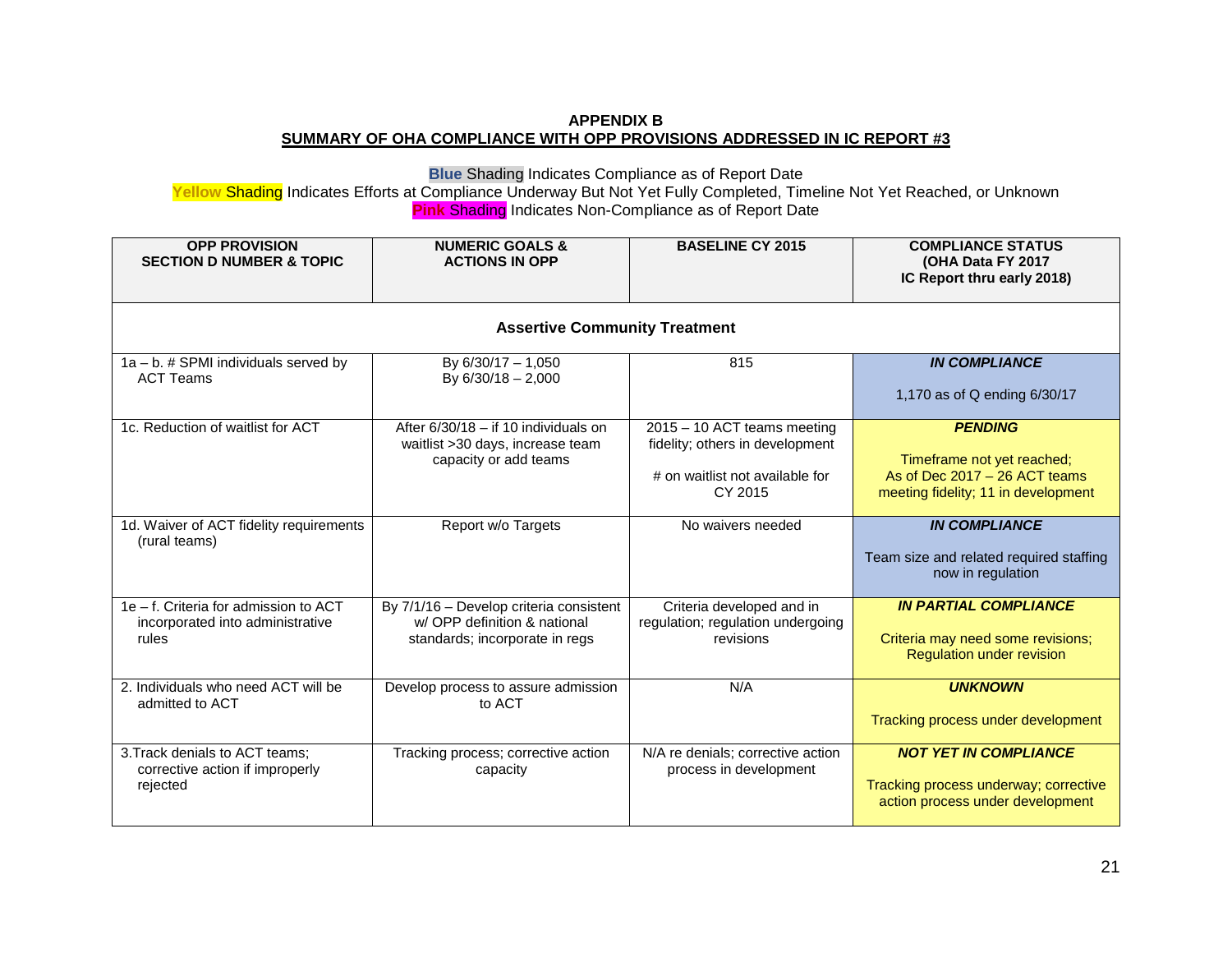| <b>OPP PROVISION</b>                     | <b>NUMERIC GOALS &amp;</b>                 | <b>BASELINE CY 2015</b>    | <b>COMPLIANCE STATUS</b>               |  |
|------------------------------------------|--------------------------------------------|----------------------------|----------------------------------------|--|
| <b>SECTION D NUMBER &amp; TOPIC</b>      | <b>ACTIONS IN OPP</b>                      |                            | (OHA Data FY 2017                      |  |
|                                          |                                            |                            | IC Report thru early 2018)             |  |
|                                          |                                            |                            |                                        |  |
| 4a - i. Report data re ACT clients (w/in | $a.$ # served                              |                            | <b>PENDING</b>                         |  |
| a quarter)                               |                                            | 815 served                 |                                        |  |
|                                          | b.% homeless                               |                            |                                        |  |
|                                          | c. % housed 6 mos                          |                            | Data first provided April 2018;        |  |
|                                          | d. % using EDs                             | Other data elements not    | Regularity of reporting and use for    |  |
|                                          | e.% hospitalized in OSH                    | available for 2015         | quality improvement in process         |  |
|                                          | f. % hospitalized in acute care            |                            |                                        |  |
|                                          |                                            |                            |                                        |  |
|                                          | g.% in jail                                |                            |                                        |  |
|                                          | h. % receiving SE                          |                            |                                        |  |
|                                          | i. % in CIE                                |                            |                                        |  |
|                                          |                                            |                            |                                        |  |
| <b>Peer-Delivered Services</b>           |                                            |                            |                                        |  |
|                                          |                                            |                            |                                        |  |
|                                          |                                            |                            |                                        |  |
| $16a - b$ . # receiving peer-delivered   | FY2017 - $\uparrow$ 20% (2,587)            |                            | <b>IN COMPLIANCE</b>                   |  |
| services (PDS)                           | FY2018 - $\uparrow$ 20% over 2,880 (3,456) | 2,156                      |                                        |  |
|                                          |                                            |                            | 2,880 served as of Q ending 6/30/17    |  |
|                                          |                                            |                            |                                        |  |
| 17. Explore better ways to track PDS     | Process for improvement w/o goals or       | In process                 | <b>IN COMPLIANCE</b>                   |  |
|                                          | timelines                                  |                            |                                        |  |
|                                          |                                            |                            |                                        |  |
|                                          |                                            |                            | Under consideration, but not likely to |  |
|                                          |                                            |                            | happen during OPP timeline             |  |
|                                          |                                            |                            |                                        |  |
|                                          |                                            |                            |                                        |  |
|                                          | <b>Oregon State Hospital</b>               |                            |                                        |  |
|                                          |                                            |                            |                                        |  |
|                                          |                                            |                            |                                        |  |
| 20 $a - d$ . % OSH individuals           | By 6/30/17 - 75% w/in 30 days              | 51.7% w/in 30 days         | <b>NOT IN COMPLIANCE</b>               |  |
| discharged within set # of days after    | By 6/30/18 - 85% w/in 25 days              | 41.6% w/in 25 days         |                                        |  |
| placement on RTT list; track             | By 6/30/19 - 90%                           | 30.1% w/in 20 days         | % moving in right direction            |  |
|                                          |                                            |                            |                                        |  |
| extensions due to                        | w/in 20 days;                              |                            | 60.90% w/in 30 days                    |  |
| holidays/weekends                        | Report w/o goal of # extended due to       | 4 extended 1 day due to    | as of Q ending 6/30//17;               |  |
|                                          | holiday or weekend                         | weekend/holiday            | 1 extended due to weekend/holiday      |  |
|                                          |                                            |                            |                                        |  |
| 20 e. CCO members discharged             | Regs and Process                           | Regs in process; work with | <b>PENDING</b>                         |  |
| consistent with OAR; OHA helping         |                                            | CCOs in process            |                                        |  |
| CCOs meet their obligations              | Work with CCOs                             |                            | OSH admission & discharge regulation   |  |
|                                          |                                            |                            | revision underway                      |  |
|                                          |                                            |                            |                                        |  |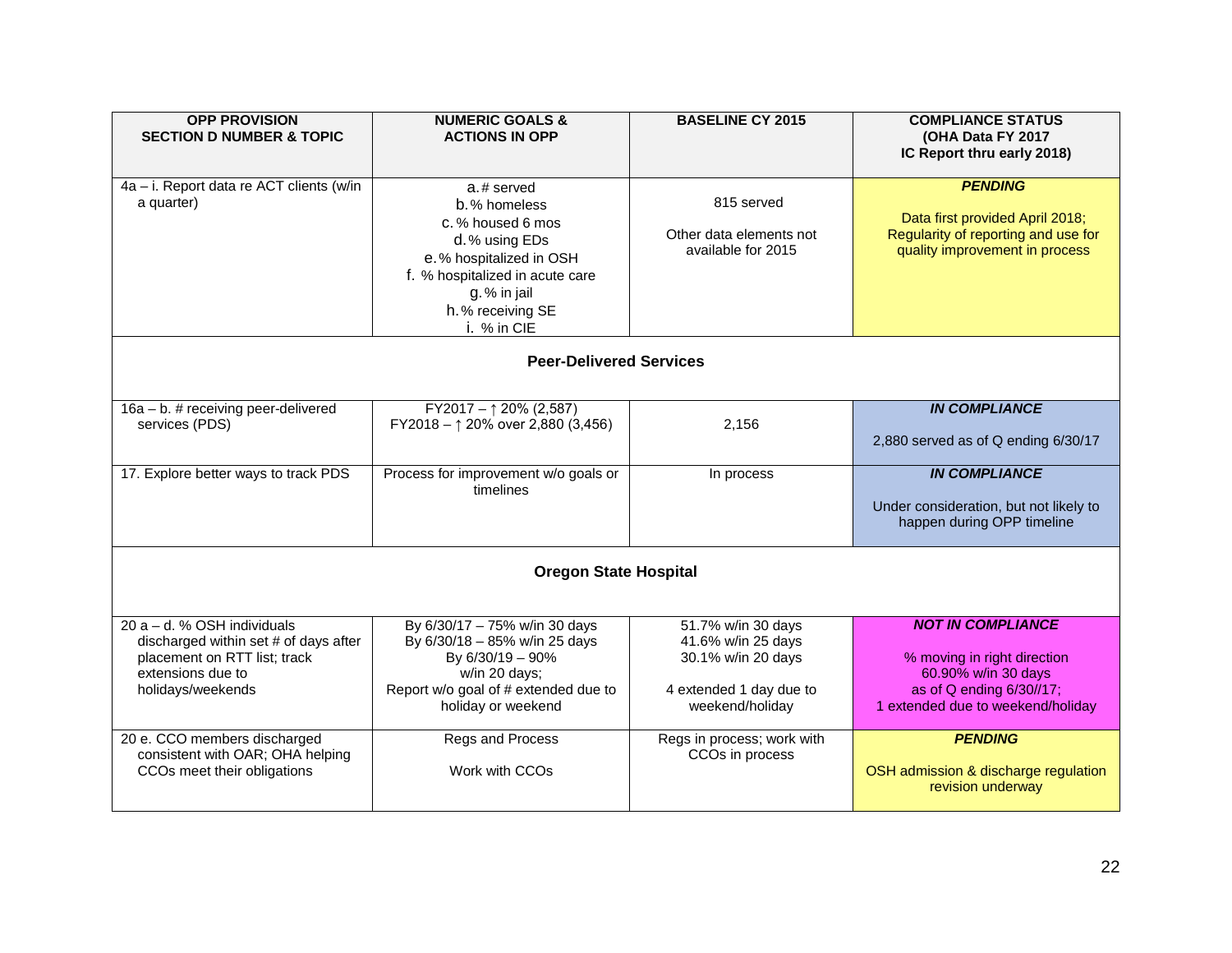| <b>OPP PROVISION</b><br><b>SECTION D NUMBER &amp; TOPIC</b>                                                                                                                                                             | <b>NUMERIC GOALS &amp;</b><br><b>ACTIONS IN OPP</b>                                                                                                                                                                | <b>BASELINE CY 2015</b>                                                                                                        | <b>COMPLIANCE STATUS</b><br>(OHA Data FY 2017<br>IC Report thru early 2018)                                                                     |
|-------------------------------------------------------------------------------------------------------------------------------------------------------------------------------------------------------------------------|--------------------------------------------------------------------------------------------------------------------------------------------------------------------------------------------------------------------|--------------------------------------------------------------------------------------------------------------------------------|-------------------------------------------------------------------------------------------------------------------------------------------------|
| 21. Preference for discharge w/in 72<br>hours of RTT                                                                                                                                                                    | Preference Only;<br>Track w/o reporting                                                                                                                                                                            | Tracking                                                                                                                       | <b>IN COMPLIANCE</b><br>Tracking; #s moving in right direction                                                                                  |
| 22. Performance-based contracts w/<br>CMHPs, CCOs, etc., to pursue #s<br>$20 - 21$                                                                                                                                      | Contracting                                                                                                                                                                                                        | Revised Contracts w/ CMHPs by<br>7/1/17 and w/ CCOs by 1/1/19                                                                  | <b>PENDING</b><br>Contract revisions w/ CCOs underway<br>for CY 2019; Law change to allow CCO<br>membership to continue while in OSH            |
| 23a. i-ii. Everyone appropriate for ACT<br>receives ACT or evidence-based<br>alternative                                                                                                                                | Individuals discharged & appropriate<br>for ACT receive ACT or evidence-<br>based alternative (EBA);<br>document efforts to address concerns<br>of those who refuse ACT & offer EBA;<br>data reporting re refusers | Referral criteria and draft<br>universal tracking form in use<br>No data re refusers available for<br>CY 2015                  | <b>UNKNOWN</b><br>Hospital/community forms, policies,<br>tracking process, and documentation<br>being improved;<br>will be reviewed again later |
| 23b. OHS individuals who meet ACT<br>LOC discharged with services<br>appropriate to needs                                                                                                                               | Services post discharge for individuals<br>with ACT LOC                                                                                                                                                            | QPI process for post-discharge<br>services tracking for ACT LOC<br>individuals in discussion                                   | <b>UNKNOWN</b><br>Will be reviewed later                                                                                                        |
| 24. % OSH individuals discharged w/in<br>120 days                                                                                                                                                                       | By 6/30/17 - 90% w/in 120 days                                                                                                                                                                                     | 37.9%<br>(89 of 235)                                                                                                           | <b>NOT IN COMPLIANCE</b><br>% moving in right direction;<br>46.7% as of Q ending 6/30/17                                                        |
| $24a - f$ . Clinical review when individual<br>at OSH >90 days & every 45 days<br>thereafter                                                                                                                            | Clinical review process;<br>Documentation of continued stay<br>justification or appropriate placement;<br>Review best practices annually                                                                           | Process & documentation in<br>place for reviews at 90 days and<br>every 30 thereafter                                          | <b>PENDING</b><br>Process is in place, but is changing to<br>KEPRO effective April 2018;<br>compliance w/ timelines will be<br>reviewed later   |
| 25. Discharges to most integrated<br>setting appropriate, consistent with<br>goals, needs, and informed choice;<br>not to SRTF unless clinically<br>necessary and not w/o express<br>approval of Dir of OHA or designee | Appropriateness of discharges<br>documented<br>Discharges to SRTF only w/ Dir or<br>designee approval                                                                                                              | Discharge form in use;<br>Documentation in OSH data<br>system;<br>Contract w/ KEPRO to assure<br>appropriate discharge setting | <b>UNKNOWN</b><br>Will be reviewed later                                                                                                        |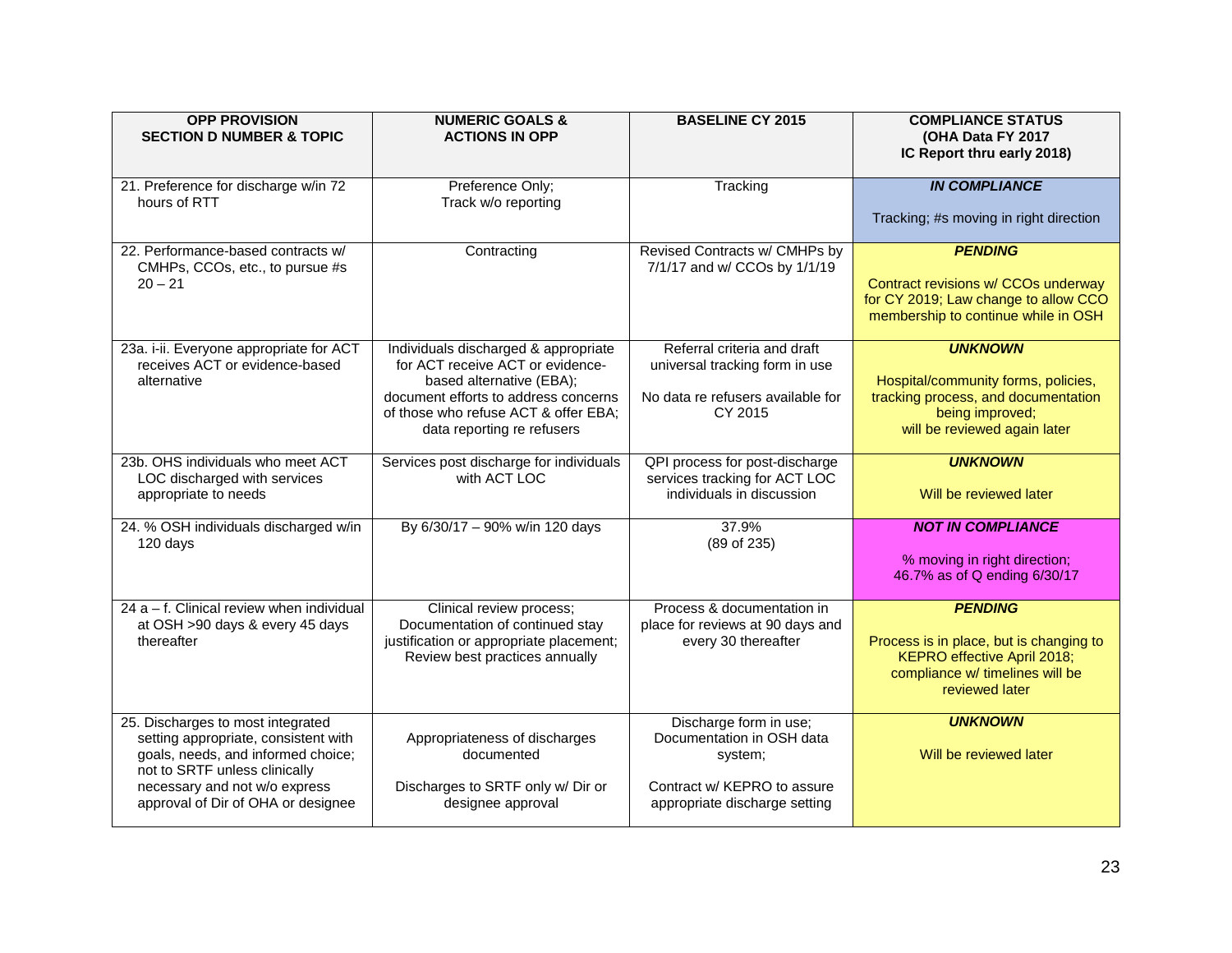| <b>OPP PROVISION</b><br><b>SECTION D NUMBER &amp; TOPIC</b>                                                                                                | <b>NUMERIC GOALS &amp;</b><br><b>ACTIONS IN OPP</b>                                                                                                                                                        | <b>BASELINE CY 2015</b>                                       | <b>COMPLIANCE STATUS</b><br>(OHA Data FY 2017<br>IC Report thru early 2018)                                                        |  |  |
|------------------------------------------------------------------------------------------------------------------------------------------------------------|------------------------------------------------------------------------------------------------------------------------------------------------------------------------------------------------------------|---------------------------------------------------------------|------------------------------------------------------------------------------------------------------------------------------------|--|--|
| $26a - e$ . Interim, short-term,<br>community-based housing for<br>individuals discharged from OSH or<br>SRTF no longer than 2 mo & no<br>more than 5/unit | No more than 20 interim housing slots;<br># individuals placed in interim housing<br>for no more than 2 mo & no more than<br>$5/$ unit;<br>By 7/1/19 - Slots converted to long-<br>term integrated housing | No plans to discharge from OSH<br>or SRTFs to interim housing | <b>IN COMPLIANCE</b><br>No plans to discharge from OSH or<br>SRTFs to interim housing;<br>Slot conversion timeline not yet reached |  |  |
| <b>Supported Employment</b>                                                                                                                                |                                                                                                                                                                                                            |                                                               |                                                                                                                                    |  |  |
| $45 a - b$ . # receiving supported<br>employment (SE) services &<br>employed in competitive integrated<br>employment (CIE); # in CIE w/o<br>receiving SE   | Report w/o Targets                                                                                                                                                                                         | N/A                                                           | <b>IN COMPLIANCE</b><br>Reporting occurring -<br>757 receiving SE and in CIE<br>110 in CIE no longer receiving SE                  |  |  |
| 46. Monitor data to improve SE<br>services                                                                                                                 | Monitor $45a - b$ data to improve SE<br>services                                                                                                                                                           | Data not available<br>OAR revision re SE in process           | <b>IN COMPLIANCE</b><br>Data being used for training and<br>technical assistance                                                   |  |  |